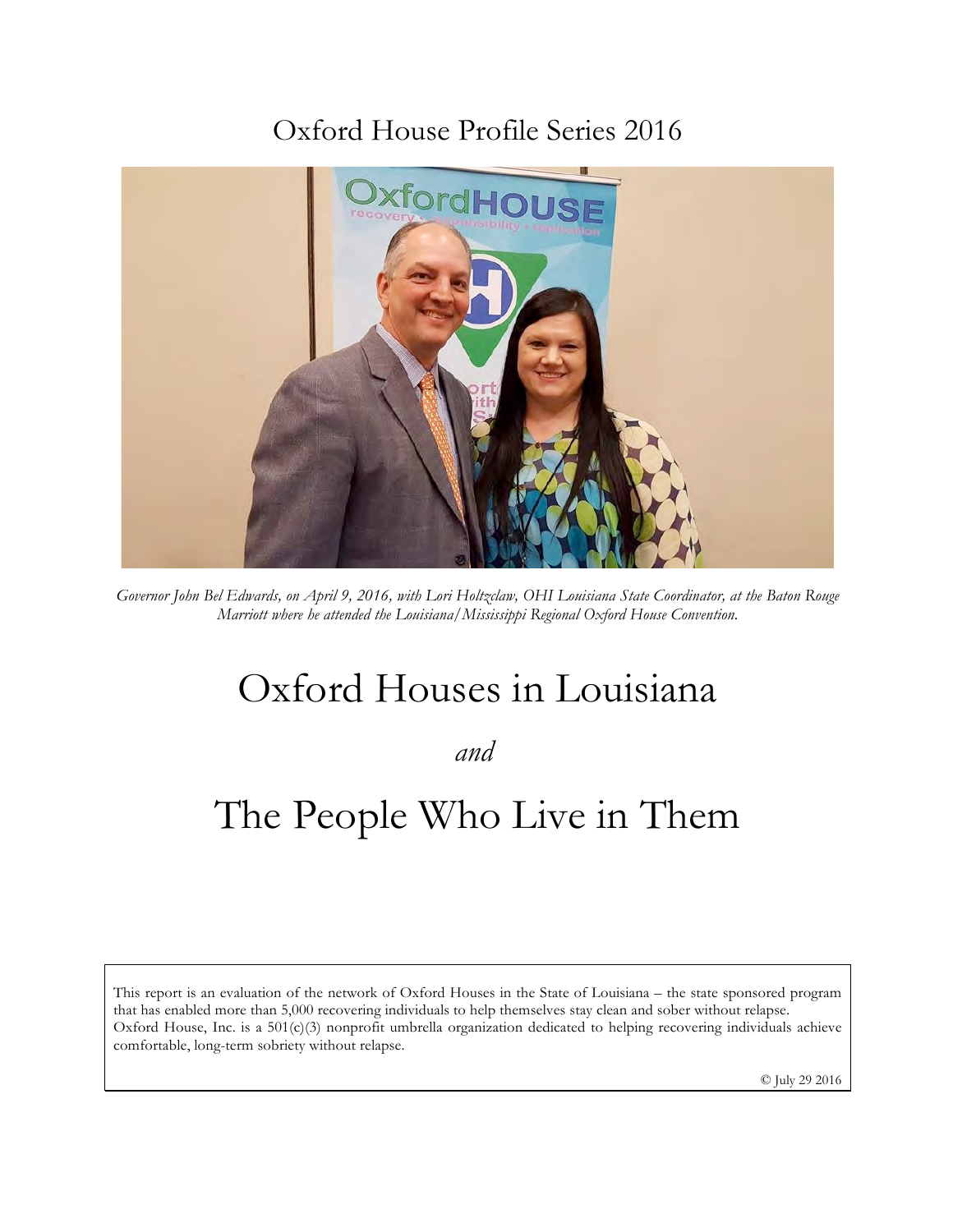## **About Oxford House, Inc.**

Oxford House, Inc. is the Delaware nonprofit,  $501(c)(3)$  corporation that serves as the umbrella organization of the worldwide network of more than 2,000 individual Oxford Houses. Its central office is at 1010 Wayne Avenue, Suite 300, Silver Spring, Maryland 20910. The Louisiana network of Oxford Houses currently has 105 houses with 775 beds.

Oxford House™ is a concept and system of operations based on the experience of recovering alcoholics and drug addicts who learned that behavior change is essential to recovery from alcoholism and drug addiction. They also learned that Oxford House provided the living environment that could help them become comfortable enough with abstinent behavior to stay clean and sober without relapse.

The Oxford House Manual<sup> $\circ$ </sup> is the basic blueprint that provides the organization and structure that permit groups of recovering individuals to successfully live together in a supportive environment. All Oxford Houses are rented ordinary single-family houses in good neighborhoods. There are Oxford Houses for men and Oxford Houses for women but there are no coed houses. The average number of residents per house nationally is about eight with a range per house of six to sixteen. The average number of residents per Oxford House in Louisiana is 7.4.

Oxford House works because it:  $(1)$  has no time limit for how long a resident can live in an Oxford House, (2) follows a democratic system of operation,  $(3)$  utilizes self-support to pay all the household expenses, and  $(4)$ adheres to the absolute requirement that any resident who returns to using alcohol or drugs must be immediately expelled. Oxford House provides the missing elements needed by most alcoholics and drug addicts to develop behavior to assure total abstinence. It provides the time, peer support and structured living environment necessary for long-term behavior change to take hold.

Individuals living in an Oxford House learn or relearn values, responsible behavior and, slowly but surely, develop long-term behavior to assure comfortable sobriety - forever. Some individuals live in Oxford Houses a few months, others for many years. By using participatory democracy and self-support, alcoholics, drug addicts and those with co-occurring mental illness develop long-term recovery.

After 41 years of steady growth and successful recovery outcomes, Oxford House<sup>™</sup> is the most cost-effective way to assure long-term recovery from alcoholism, drug addiction and co-occurring mental illness. The network of 105 Oxford Houses in Louisiana confirms its effectiveness and this evaluation should motivate everyone to establish more Oxford Houses in the state. 

Oxford House is listed as a best practice on the National Registry of Evidence-based Practices and Procedures. [NREPP].

> Silver Spring, Maryland July 25, 2016

## **Board Members**

Jerry Conlon, Chairman *Former Executive CNW Railway* Park Ridge, IL 60068

William C. Paley\* *William C. Paley Foundation* Washington, DC 20036

Admiral Paul Mulloy *Retired United States Navy* Falmouth, MA 02540

Judy O'Hara, Esq. *Attorney District of Columbia* Washington, DC 20036

Col. Kenneth Hoffman, M.D. *Retired US Army* Rockville, MD 20850

J. Paul Molloy\* *Chief Executive Officer Oxford House, Inc.* Silver Spring, MD 20910

James McClain\* *Retired United States Postal Service* Temple Hills, MD 20748

Thomas O'Hara *Former Executive Prudential Securities* McLean VA 22102

Janice E. Jordan *Retired, Commonwealth of Virginia BHDS* Glen Allen, VA 23060

Robert L. DuPont, M.D. *President Institute for Behavior and Health, Inc.* Rockville, MD 20852

Illyana Whiteley\* World Council Chairperson Tacoma, WA 98444

\* Alumni or Resident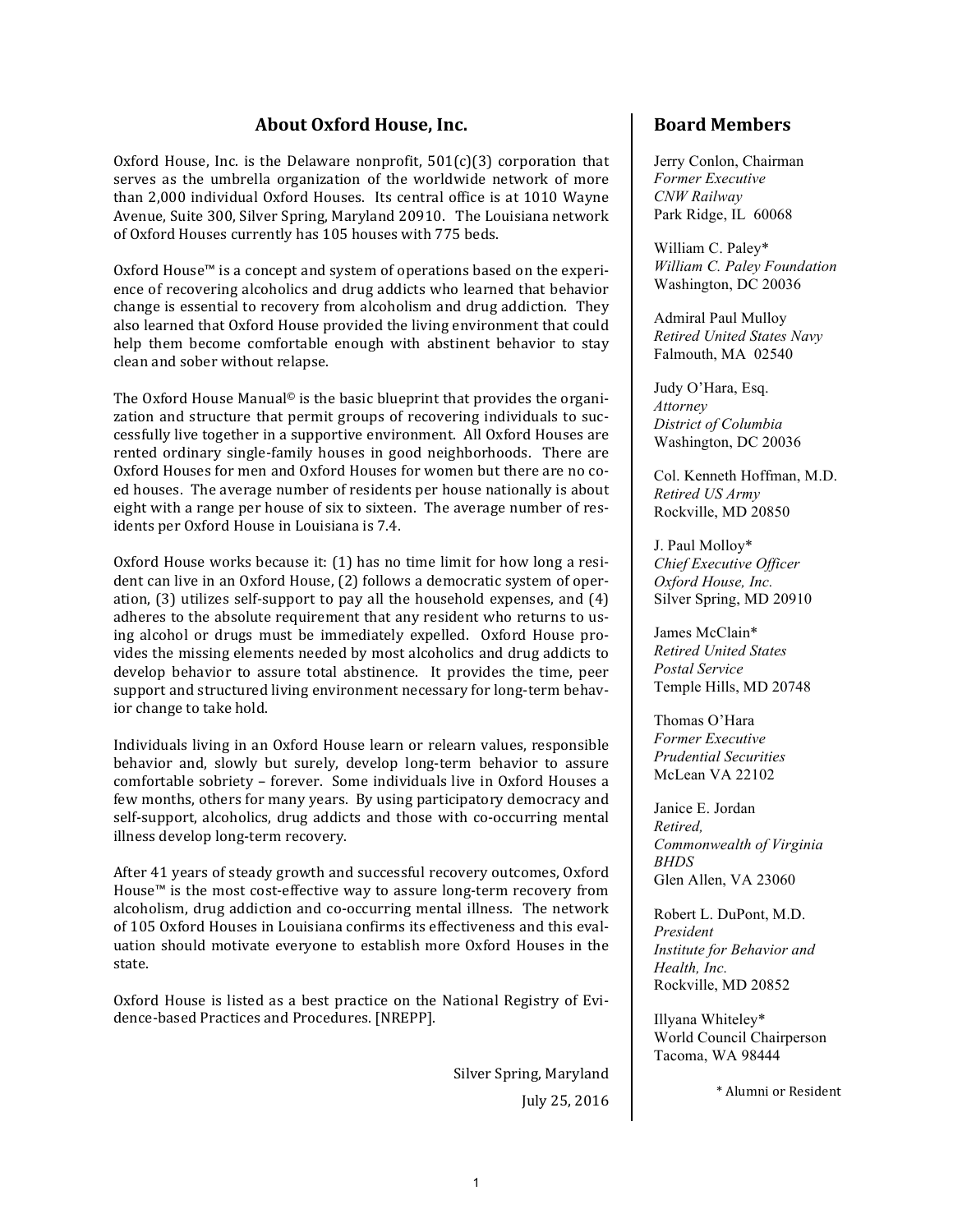## **2016 Oxford House Profile Louisiana Oxford House Spring Survey Results**

| The resident profile derived from 448 confidential responses submitted by residents of<br>Louisiana Oxford Houses is representative of the Oxford Houses in the state. 81 % of residents at the time of<br>the survey completed one. |                                                                       |                                                                                                                                                                                                                           |                                                                              |
|--------------------------------------------------------------------------------------------------------------------------------------------------------------------------------------------------------------------------------------|-----------------------------------------------------------------------|---------------------------------------------------------------------------------------------------------------------------------------------------------------------------------------------------------------------------|------------------------------------------------------------------------------|
| <b>Total Number of Oxford Houses:</b>                                                                                                                                                                                                | 105                                                                   | <b>Total Number of Recovery Beds</b>                                                                                                                                                                                      | 775                                                                          |
| Number of Women's Houses:                                                                                                                                                                                                            | 38                                                                    | <b>Number of Female Residents:</b>                                                                                                                                                                                        | 273                                                                          |
| <b>Number of Men's Houses:</b>                                                                                                                                                                                                       | 68                                                                    | <b>Number of Male Residents:</b>                                                                                                                                                                                          | 502                                                                          |
| <b>Equal Expense Per Person Per Week</b><br>[Range \$80 to \$150]                                                                                                                                                                    | \$110                                                                 | Rent Per Group Per Month [average]:<br>[range \$750-\$3200)                                                                                                                                                               | \$1,550                                                                      |
| <b>Average Age:</b>                                                                                                                                                                                                                  | 36.7 Yrs.                                                             | Current length of sobriety                                                                                                                                                                                                | 11.9<br>mos.                                                                 |
| <b>Percent Military Veterans</b>                                                                                                                                                                                                     | 9%                                                                    | <b>Average Years of Education</b>                                                                                                                                                                                         | 12.6<br>years                                                                |
| Residents Working 3/3/2016 <sup>1</sup>                                                                                                                                                                                              | 87.3%                                                                 | <b>Average Monthly Earnings:</b>                                                                                                                                                                                          | \$1,868                                                                      |
| Percent Addicted To Both Alcohol &<br>Drugs:                                                                                                                                                                                         | 36%                                                                   | Percent Addicted Only to Alcohol:                                                                                                                                                                                         | 64%                                                                          |
| $Race -$<br>White<br><b>Black</b><br>Latino<br>Pacific Islander<br><b>Prior Homelessness:</b><br>Prior Jail:<br>Average AA or NA Meetings Attended<br>Per Week:<br>Percent Going To weekly Counseling in<br>addition to AA or NA:    | 89.6%<br>7.1%<br>2.1%<br>0.2%<br>60.8%<br>90.2%<br>4.3 Times<br>25.6% | Marital Status-<br><b>Never Married</b><br>Separated<br><b>Divorced</b><br>Married<br>Widowed<br><b>Average Time Homeless:</b><br>Average Jail Time:<br>Median Jail Time<br><b>Residents Expelled Because of Relapse:</b> | 53.2%<br>9.1%<br>31.9%<br>5.6%<br>1.5%<br>7 Mos.<br>16 Mos.<br>4 Mos.<br>18% |
| Average Length of Stay In An Oxford<br>House:                                                                                                                                                                                        | 11 Months                                                             | <b>Average Number of Applicants For Each</b><br>Vacant Bed:                                                                                                                                                               | 4.0                                                                          |
|                                                                                                                                                                                                                                      |                                                                       |                                                                                                                                                                                                                           |                                                                              |

 $1$  Surveys were competed from February 1, 2016 through the end of March. The March 3, 2016 date is more or less the mid-point but does not reflect an actual count on that particular day.

<u>.</u>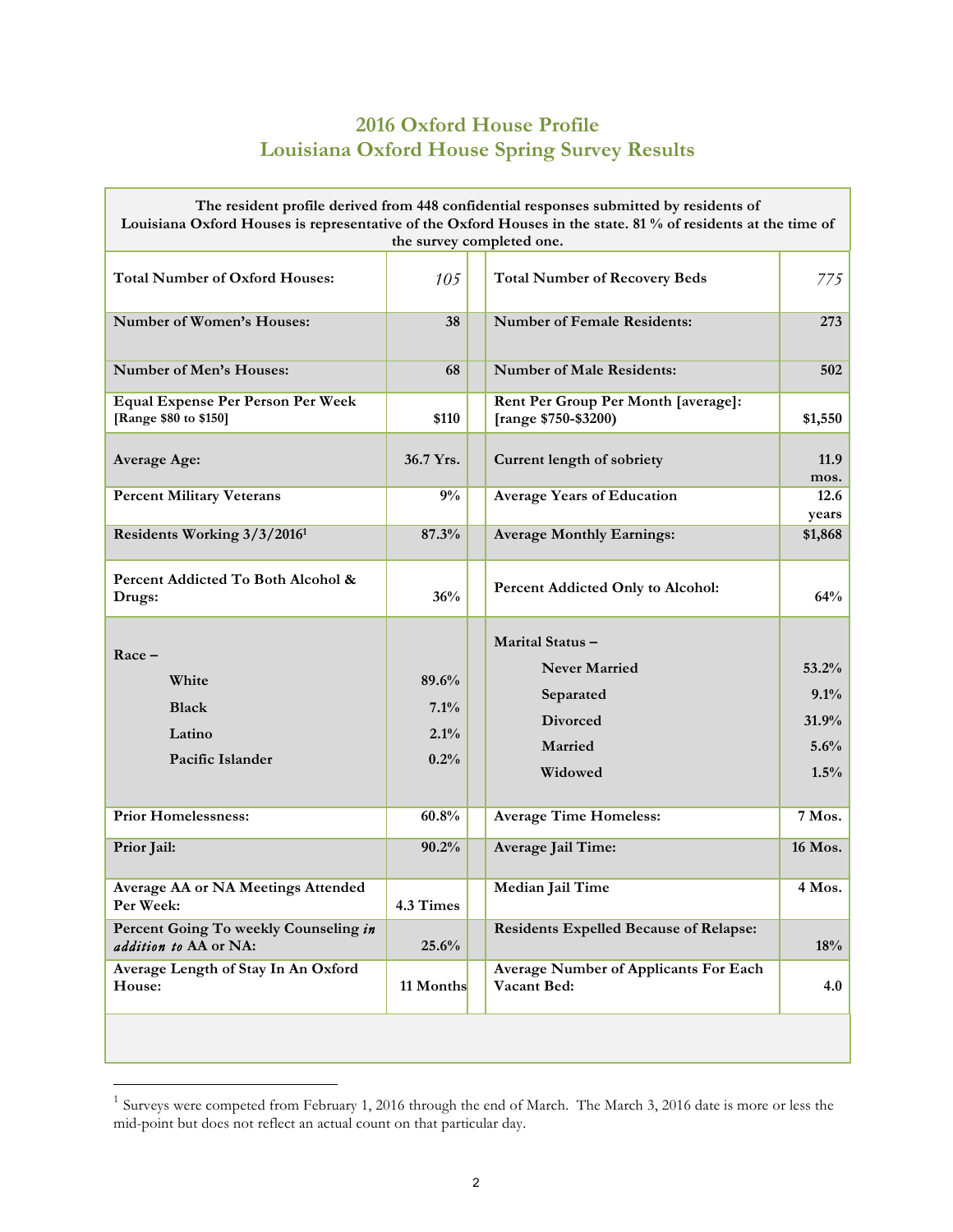## **An Effective Partnership Louisiana and Oxford House™**

In the spring of 1998, the late Alton E. "Jake" Hadley, MSW, then Assistant Secretary, Office of Alcohol and Drug Abuse, Louisiana Department of Health and Hospitals contacted Oxford House, Inc. [OHI] about developing Oxford Houses in the state as part of a continuum of halfway house support. Specifically, Jake's hope was to double the state's halfway house capacity by shortening the duration of stay at the traditional halfway houses from six months to three months by establishing enough Oxford Houses to permit recovering individuals to move from a halfway house into an Oxford House. During the next year, Jake became ill but Michael Duffy who took over operation of the state agency fulfilled his hope. By the end of 2005, there were 40 Oxford Houses in Louisiana and the Louisiana halfway house network had reduced the average stay from six months to 87 days – a little better than Jake's original  $\gamma$ goal.<sup>2</sup>



**Oxford House - Acadiana** 104 Parduton Street Lafayette, LA 70503 *8 Men • Established April 1, 2001*

Today, there are 105 Oxford Houses in the state and, in many ways, the self-run, selfsupported statewide network of recovery homes has replaced the network of the institu-

-

tionally run halfway houses of an earlier era. The contract between Oxford House, Inc. – the nonprofit, national development and maintenance organization for all Oxford Houses – is currently \$179,000 a year. That works out to a taxpayer cost of about \$231 a year per recovery bed. Moreover, the program itself produces long-term recovery without relapse – a goal seldom reached in 'normal' treatment of addiction.



**Oxford House - Uptown** 2837 Napoleon Ave New Orleans, LA 70115-6915 *10 Men • Established July 1, 2004*

There are three weaknesses in the development work of Oxford Houses in Louisiana: [1] unlike many other states, Louisiana does not have a start-up loan program under 42 USC 300x-25 – the recovery home provision of the 1988 Anti-Drug Abuse Act, as amended; [2] Blacks and other minorities seem to be underserved by the program, and [3] additional outreach workers are needed to accelerate and strengthen the development of a statewide network of Oxford Houses that better balances the supply of beds with the demand for beds. All three of these deficiencies can be easily fixed and will be discussed in the conclusion of this evaluation. In spite of the three deficiencies, the recovering men and women in Oxford Houses have done a remarkable job in creating a strong network of 105 Oxford Houses in the state.

 $2$  See the 2005/2014 Evaluation of Louisiana Oxford Houses for a detailed discussion of the development of the first 40 Oxford Houses in the state at Oxford House website: www.oxfordhouse.org under "Publications/Evaluations."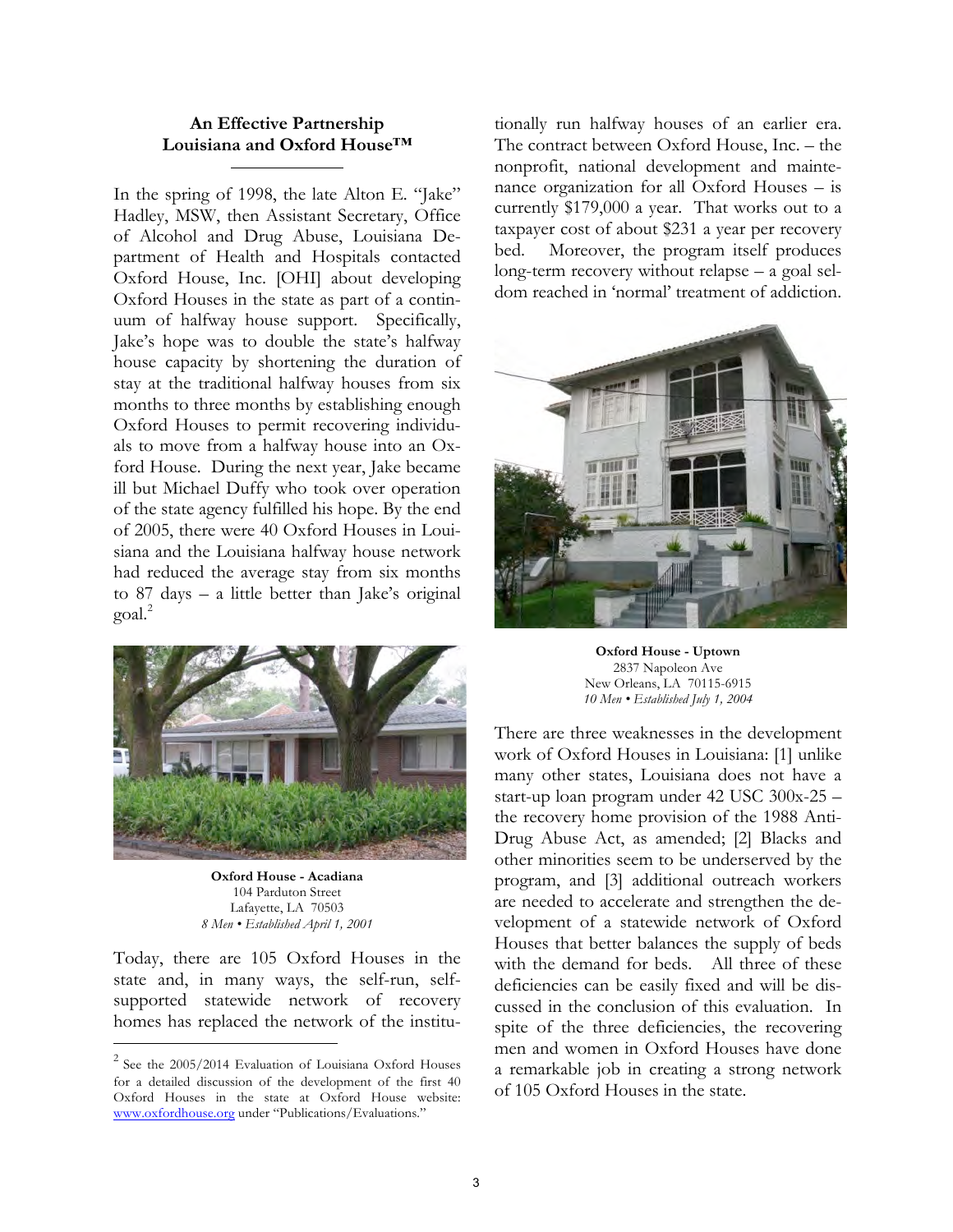Each Oxford House is a rented, ordinary single-family home because Oxford House, Inc. [OHI] – the umbrella organization – does not own property or accumulate wealth and because nice rental housing is available in good neighborhoods almost everywhere in the state and throughout the country. OHI has been able to help groups of recovering individuals rent good houses in good neighborhoods because the 1988 Amendments to the Federal Fair Housing Act prohibited discrimination against "handicap" individuals. The US Supreme Court in *City of Edmonds, WA vs. Oxford House, Inc*. *et. al*, 514 U.S. 725 (1995) found that individuals in recovery from alcoholism and drug addiction were within the meaning of "handicap" under the law and therefore localities had to make a reasonable accommodation in zoning laws to avoid discrimination claims under the FHA. For the most part, that definitive decision served as a deterrent to traditional NIMBY [not-in-my-back-yard] cases against locating Oxford Houses in neighborhoods restricted to families. However, some cities and towns continue to attempt to restrict where groups of recovering individuals can rent a suitable house to establish an Oxford Recovery Home.



**Oxford House - Drusilla** 12142 Gebhart Drive Baton Rouge, LA 70816 *8 W/C • Established November 3, 2010*

On November 3, 2010, eight women established Oxford House – Drusilla, an Oxford House for women with children, at 12141 Gebhart Drive in Baton Rouge after receiving a charter from OHI to do so. On February 2, 2011 the City of Baton Rouge notified the landlord that the property was in violation of the UDC because more than two unrelated persons lived there. On February 4, 2011, counsel for OHI responded asking for a reasonable accommodation under the federal Fair Housing Act and asking the city to treat the house as if it were a single family because the residents of the House are the "functional equivalent" of a family and waive the two-person rule as it applies to the house. Thereafter followed a number of refusals by the city to change its position; the citing of a second house in the city and litigation lasting more than two years until the Federal District Court on March 19, 2013 granted OHI a summary judgment on the key question of accommodation.<sup>3</sup>

Litigation by local government should not thwart efforts by the state to alleviate the cost, hardship and harm that arise from alcoholism, drug addiction and co-occurring mental illness. The positive long-term recovery that results from having a large group of self-run, selfsupported Oxford Houses will produce an informed public that encourages local accommodation in the development and maintenance of a strong network of effective recovery homes.

In fact, the 105 Oxford Houses now in Louisiana are producing remarkable results. During 2015, more than 3,900 individuals lived in the state's network of Oxford Houses. While 716 individuals were expelled because of relapse, 3,266 individuals did not relapse. About a quarter of that number were living in a Louisiana Oxford House at the end of the year and nearly three-quarters had returned clean and sober to living in the community at large.

There are two reasons to believe that almost all of those who moved out clean and sober stayed that way: [1] individual success stories and [2]

 $\overline{a}$ 

 $3$  While that decision settled the matter about the location of the two houses in litigation and by extension the other 25 Oxford Houses in Baton Rouge even in May 2014 the city had not settled on the matter of attorney fees and court costs. It eventually did settle but now a matter of possible litigation involves the question of whether the state fire Marshall shall treat Oxford Houses the same as he treats ordinary families. OHI and local counsel are working toward a resolution of differences.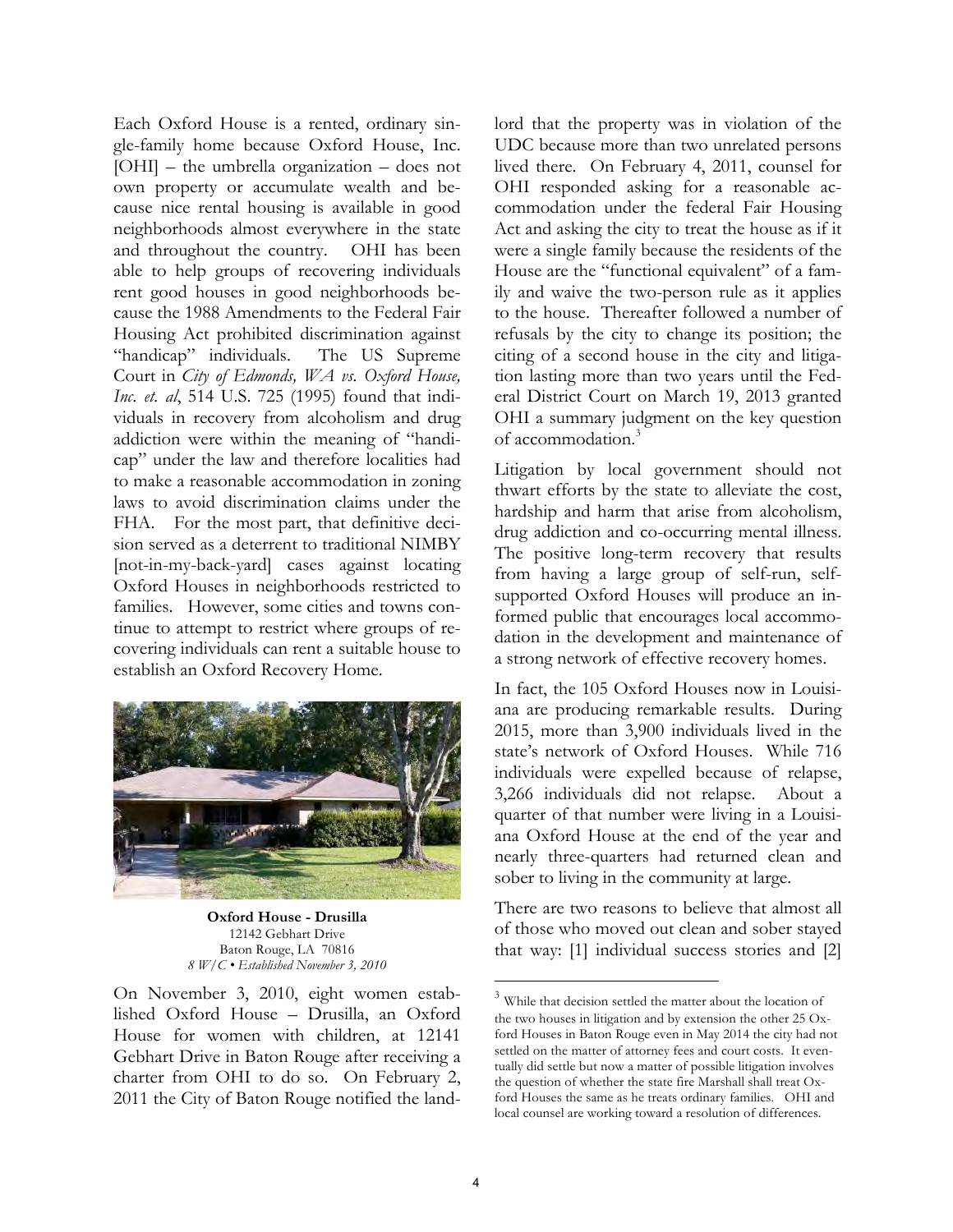the long-term DePaul University studies paid for by NIAAA and NIDA. The statistics and demographic data about the individuals who live in the Louisiana Network of Oxford Houses provide good information but we should not forget that every person in Oxford House is a person for whom Oxford House living has made a big difference.

## **Source of Oxford House Residents**

The data tell a lot about the make-up or profile of the residents of Oxford House. Twenty-six years have passed since Jake Hadley contacted Oxford House, Inc. about helping to develop Oxford Houses in Louisiana. Over that time counselors, judges, parole officers and folks in the recovery community have learned that even "hopeless" cases could become comfortable enough in sobriety to avoid relapse by living in an Oxford House. Today, most residents in Louisiana Oxford Houses were encouraged to apply because of contact with professionals or individuals they met in 12-Step programs. They also come to houses because while in formal treatment someone representing Oxford House made a presentation about the benefits of living in an Oxford House. Table 1 is a representative sample of where Louisiana Oxford House residents went through treatment immediately before moving into an Oxford House.

Of course, many did not come directly from inpatient treatment. The survey results show that over 20% came directly from being homeless on the streets. This compares to the 60.8% of residents who had experienced homelessness [averaging 6 months in duration] at some period during their addiction. Another 16.3% came directly from jail, a mental hospital or a halfway house. Few would doubt that, but for Oxford House, these individuals would have returned to marginal existence that likely would have led to relapse. By getting into an Oxford House, the odds against relapse were greatly increased.

Table 1 identifies the formal treatment facility Louisiana Oxford House residents had attended just prior to acceptance in an Oxford House.

## **Table 1**

| Acadiana Recovery Center | 18                      |
|--------------------------|-------------------------|
| Alliance Detox           | 10                      |
| <b>ARRNO</b>             | 8                       |
| Baton Rouge Behavioral   | 3                       |
| Bethel                   | $\overline{2}$          |
| Brentwood                | $\overline{4}$          |
| Bridge House             | 29                      |
| Briscoe                  | 4                       |
| CADA                     | 27                      |
| CARP                     | 12                      |
| Camp Recovery            | $\mathbf{1}$            |
| Cenikor                  | 9                       |
| Clair House              | $\overline{1}$          |
| <b>CORE</b>              | 1                       |
| Crossroads               | 1                       |
| Drug Court               | $\overline{1}$          |
| Edgefield                | 7                       |
| <b>FTC</b>               | $\overline{c}$          |
| Fairview                 | 11                      |
| Family House             | $\mathfrak{Z}$          |
| Fountainbleau            | $\overline{14}$         |
| Frances House            | $\mathbf{1}$            |
| Gateway                  | 5                       |
| Grace House              | $\overline{21}$         |
| Harbor House             | $\overline{c}$          |
| Hope Center              | 10                      |
| Lafayette                | $\overline{c}$          |
| Lazarus Project          | $\overline{1}$          |
| Le Memorial              | $\overline{1}$          |
| New Day                  | $\overline{2}$          |
| New Beginnings           | $\overline{c}$          |
| Oaks                     | $\mathbf{1}$            |
| Odyssey House            | 11                      |
| O'Brien House            | 5                       |
| Outreach Center          | $\overline{2}$          |
| Palmetto Addiction       | 3                       |
| Pathways                 | $\overline{21}$         |
| Phase II                 | $\overline{\mathbf{3}}$ |
| Physicians Behavioral    | 3                       |
| Pine Grove               | $\overline{2}$          |
| Pines                    | 3                       |
| Prison/Jail              | 4                       |
| Progressive              | 4                       |
| Promise Hospital         | 5                       |
| Rays of Sunshine         | $\overline{1}$          |
| Rayville Recovery        | 30                      |

[*Table continues next column*]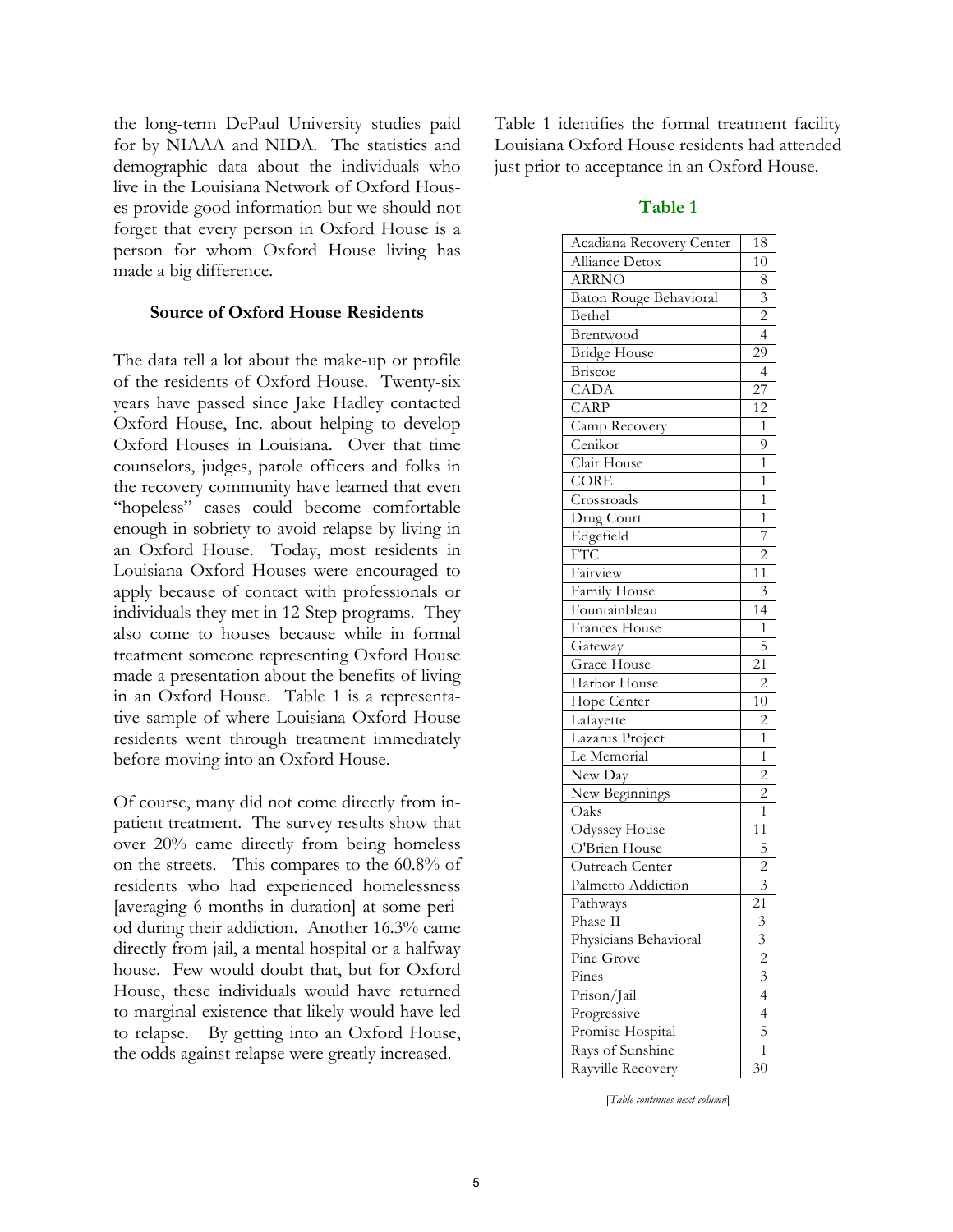*<sup>[</sup>Table Continuation from prior column]*

| Red River                   | 21             |
|-----------------------------|----------------|
| <b>Responsibility House</b> | 4              |
| Riven Oaks                  | $\overline{4}$ |
| Salvation Army              | $\overline{4}$ |
| St. Christopher             | $\overline{2}$ |
| St. Gabriel                 | $\mathbf{1}$   |
| Serenity Center             | 11             |
| Sheriffs Rehab              | 2              |
| Tau                         | $\mathbf{1}$   |
| Teen Challenge              | 2              |
| Townsend                    | 6              |
| <b>Twelve Oaks</b>          | $\mathbf{1}$   |
| Vermillion                  | 3              |
| Victory                     | 10             |
| Washington Str Hope Ctr     | 3              |
| Woodlake                    | 22             |



**Oxford House - Cole** 3565 Cole Drive Baton Rouge, LA 70806 *8 Men • Established October 1, 2009* 

Oxford Houses provide the continuum of care that is key to long-term recovery without relapse. In brief, all recovery from addiction or co-occurring mental illness requires behavior change. Behavior change takes time, peer support and a safe place to live while learning new clean and sober behavior. Unfortunately, everyone becomes comfortable with clean and sober behavior at a different pace. This means that an arbitrary length of time for providing peer support and a living environment conducive to becoming comfortable enough in recovery to avoid relapse seldom works. Because all Oxford Houses are rented, ordinary single-

family houses, the supply of new houses for expanding to meet demand is available. However, living together in house is only part of the answer for individuals in recovery. The other part of the answer is that the living environment itself must be conducive to the behavior change. This is where the time-tested Oxford House system of disciplined, democratic procedures and practices is so important.

Over the last 41-years, Oxford Houses have followed the same system of democratic decision-making and shared financial support to make Oxford House living a best practice for assuring long-term recovery without relapse. [See Figure 1 on the next page for a diagram of how self-reliance works to motivate and instill recovery behavior.] Every individual in an Oxford House fits into a small, but effective, system of shared responsibility and decisionmaking.

The Oxford House Manual<sup>©</sup> prepared by the first members of an Oxford House™ in 1975

continues to be the blueprint. Five individuals are elected to serve as house officers with a term limit of six months. The term



limit discourages bossism and gives everyone a chance to serve. Each officer has specific duties and the entire group of residents has a weekly house business meeting. The weekly meeting follows parliamentary procedures and a strict format. It also is the place house bills are paid, equal household expense shares are collected and new residents are voted in or residents who have relapse are voted out.

Each house follows a charter from OHI that requires the group to:

- 1. Be democratically self-run,
- 2. Be financially self-supporting, and
- 3. Expel any resident who relapses.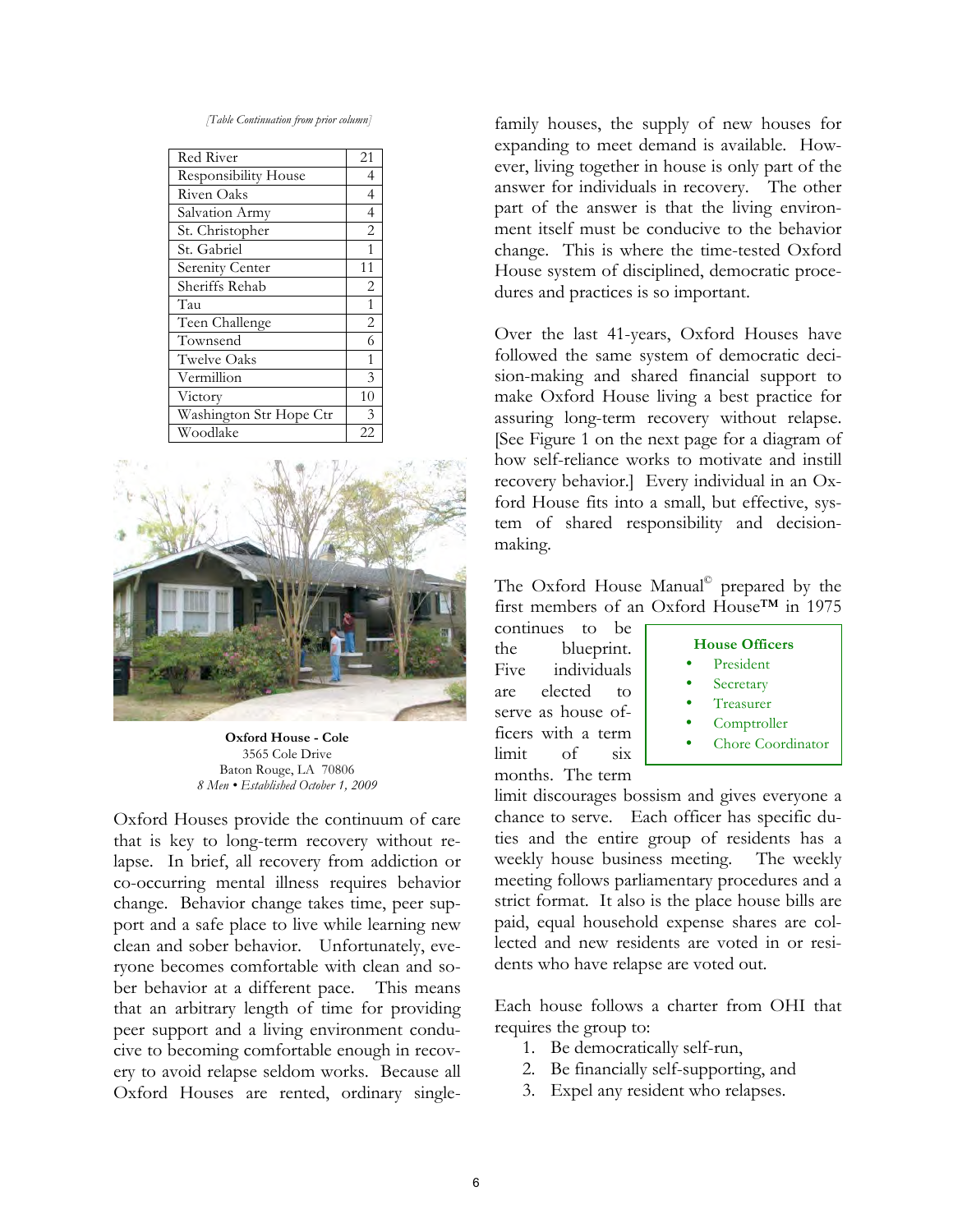## Figure 1

## *Oxford House™*  Unique • Evidenced-based • Time-tested



#### **FACTS ABOUT ALCOHOLISM AND DRUG ADDICTION**

•

- About 17 million Americans are primarily active alcoholics with another 8 million addicted to illicit drugs. (SAMHSA)
- 20.3 million persons aged 18 or older needed treatment for an illicit drug or alcohol abuse problem in 2013 (8.5 percent of persons aged 18 or older). (SAMHSA)
- Of these, only 1.25 million  $-6.2$  percent of those who needed treatment - received it.
- Government reports show that alcohol and drug abuse is responsible for the admission of almost 1.5 million people to emergency rooms nationwide and drug addiction results in nearly half a trillion dollars' economic loss annually or \$1,426 per American.
- For those receiving treatment, 60% had been in prior treatment an average of more than three times. [TEDS]

**Oxford Houses Provide a Low-Cost, Highly Effective Method of Reducing Recidivism**

## **The Process of Recovery**

Not everyone who drinks alcohol becomes an alcoholic. Not everyone who uses mood-altering drugs becomes a drug addict. But some do. Society has struggled with effective ways to help those who become addicted to change behavior because their addiction can cause harm to them, their families and society at large. There is no magic wand but there is a process that works.

- **Intervention**
- Detoxification [*Ending physical dependence*]
- Treatment [*Motivation and education*]
- Long-term Behavior Change [*Supportive Living Environment*]

The weak link in the process is society's failure to support living environments that foster long-term behavior change. Most individuals relapse after the first three steps of the process - intervention, detoxification and treatment. Significant evidence suggests that Oxford Houses provide the time, peer support and structured democratic processes to make recovery without relapse the norm - not the exception.

The evidence shows that the concept and standardized system of operation used by Oxford Houses for 41 years works for alcoholics, drug addicts and those with co-occurring mental illness.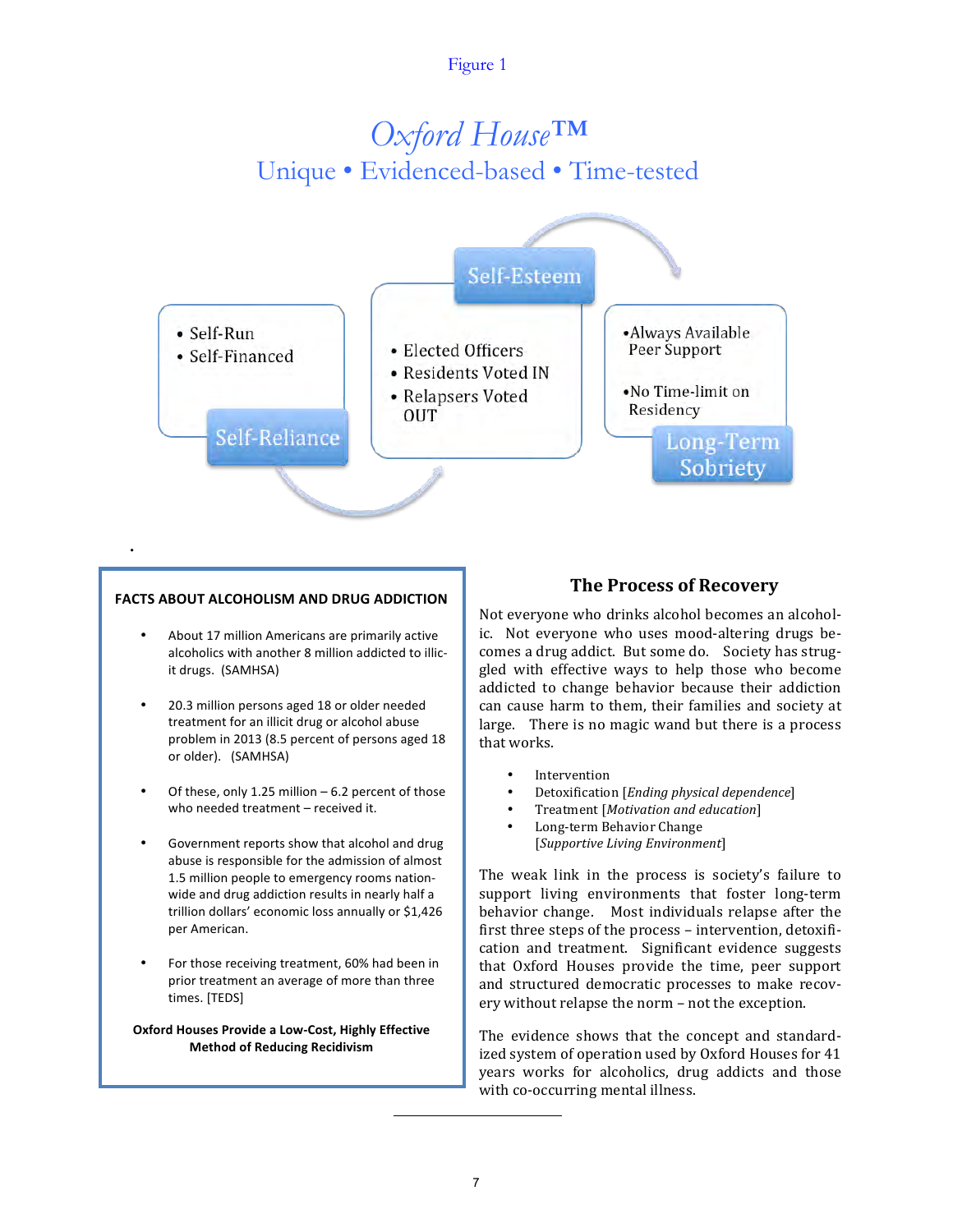## **Resident Profile**

The resident profile in the Louisiana Oxford Houses is similar to the national resident profile. The average age is 36.7 years [range 17-72; median 34]. The average age nationally is about the same – 36.8 and, when the Louisiana Oxford House residents were surveyed in 2005, the average age was 34.7 years. In the 2014 Louisiana Profile the average age was 44.2 years. The in 2016 average age among Louisiana OH residents has become lower because many new Oxford Houses have been added and have attracted younger residents.

The Louisiana Houses themselves have financed the start-up loans for new houses. All other states developing networks of Oxford Houses have a state funded revolving start-up loan fund. The lack of one in Louisiana tends to limit the rate of expansion because the residents of existing houses must raise the funds themselves. Perhaps the next contract between OHI and the state can remedy this problem. OHI administers a number of such funds.

The relapse rate in Louisiana – as elsewhere in the network of Oxford Houses – tends to be highest during the first three months of residency. About 18% of the Louisiana Oxford House residents will be asked to leave because of relapse and almost all of those will relapse within the first month or two of residency. Staying clean and sober is habit forming and those who stay that way during the first three months are likely to be clean and sober at the end of a year or later.

## *Education*

The average years of educational attainment in the current survey is 12.6 years – slightly higher than the national average of 12.2 years but less than the 14 years in the 2014 Louisiana survey or the 12.9 years in the 2005 Louisiana survey. The range of educational attainment continues to be 4 years to 21 years.

The one thing about alcoholism, drug addiction and co-occurring mental illness is that they are

egalitarian diseases and tend to cut across society irrespective of education, class or income. In some states OHI is working with the state agencies to better serve college students and to better reach high school drop outs. This may be an area the agency and OHI should explore for the next contract. Location of new Oxford Houses can influence residency and often provide safe, sober housing for those in college or vocational training schools.

## *Race*

The U. S. Census shows that about 32% of Louisiana's population is Black or African American alone and 63% is White alone. Residents in a statewide network of Oxford Houses generally reflect the racial breakdown reported by the U.S. Census. The following Table shows the racial breakdown among the Louisiana Oxford House residents participating in the survey in 2004, 2014 and 2016.

**Table 2 Race US Census LA 2004 OH Survey LA 2014 OH Survey LA 2016 OH Survey LA White** 63.7% 76.7% 88.5% 91.1% **Black** 32.4% 16.7% 9.5% 6.8% **Other** 3.9% 4.3% 2.0% 2.1%

As compared to the racial composition of the state reported by the 2010 Census, 2016 would seem less representative than 2004 – 6.8% Black compared to 16.7%. Neither year reflected the actual racial composition within the state.

The number of Black residents in Louisiana houses in 2016 is greater than the number was in 2004 because there are nearly twice as many Oxford Houses. More significantly, Blacks and Whites live in individual Oxford Houses having racial diversity. However, OHI should reach out to a greater number of Blacks in recovery so that the racial diversity within the Oxford Houses in Louisiana reflects the racial diversity of the overall population.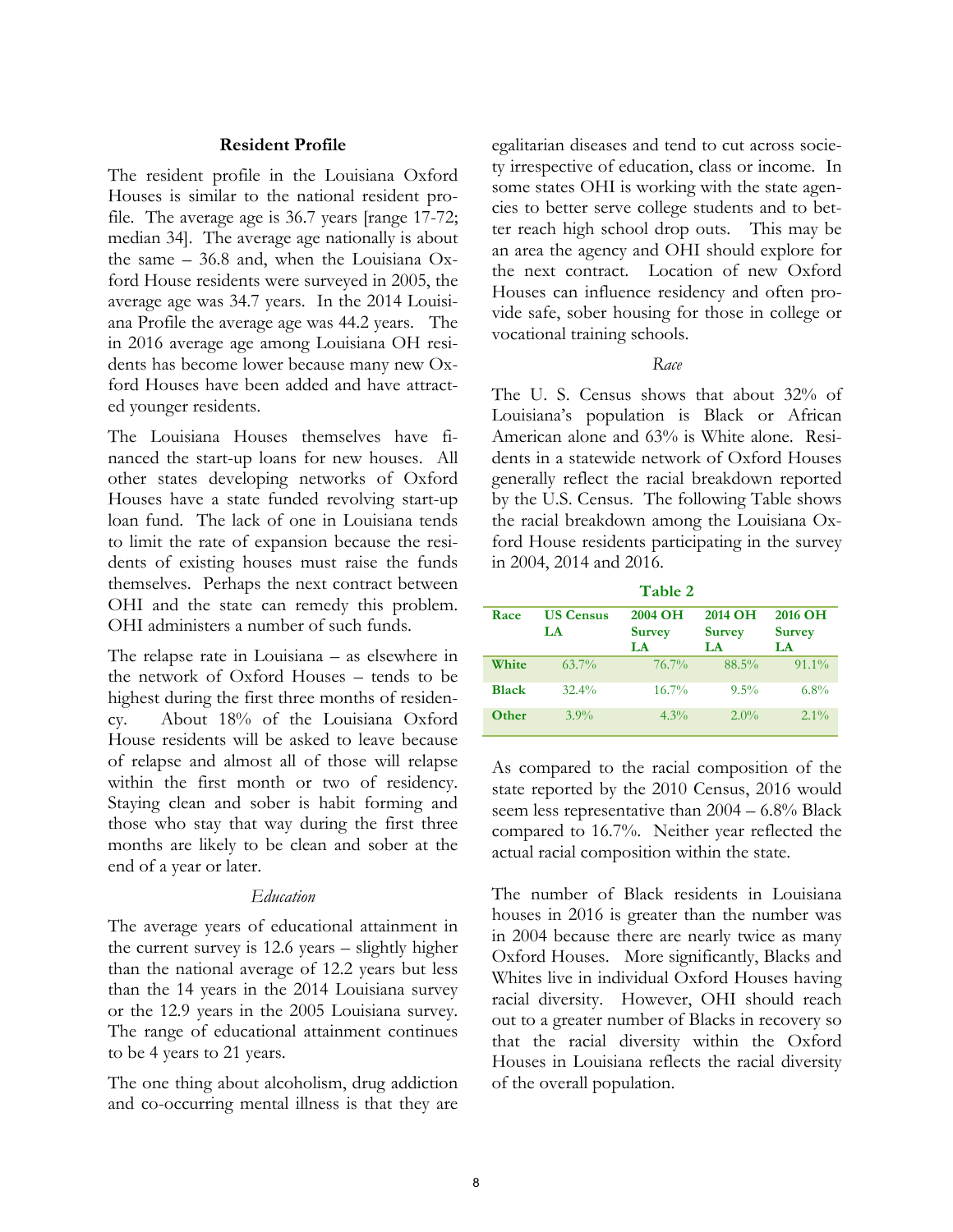To achieve that goal additional outreach workers are needed.

The 2012 TEDS data shows that as far as primary treatment is concerned the percentage of Blacks and Whites more closely reflects the overall population diversity: 65.8% Whites and 32.0% Black. OHI believes that recruitment of more Blacks for Oxford Houses will enable the development of a racial profile within the network of Louisiana Oxford Houses that more closely reflects the overall racial diversity within the state.

## *Marital Status*

The marital status of Louisiana Oxford House residents is about the same as for residents throughout the nation and the same as it was in the 2004 study of Louisiana residents. While not statistically significant, the "never married" was 57% in 2014, and 53.2% in 2016 compared to 44% in 2004.

| Table 3               |          |            |            |             |
|-----------------------|----------|------------|------------|-------------|
| <b>Marital Status</b> | National | LA<br>2004 | LA<br>2014 | T.A<br>2016 |
| <b>Never Married</b>  | $44\%$   | $44\%$     | $57\%$     | $53.2\%$    |
| <b>Divorced</b>       | 33%      | $31\%$     | 30%        | 31.9%       |
| Separated             | 18%      | 10%        | $06\%$     | $9.1\%$     |
| <b>Married</b>        | $0.5\%$  | $11\%$     | $04\%$     | 5.6%        |
| Widow[er]             | $< 1\%$  | $04\%$     | $02\%$     | $1.2\%$     |

Early addiction seems to contribute to the "never married" category but no detailed longitudinal studies are available to support that conclusion. Likewise, while common sense suggests addiction contributed to the "separated" and "divorced" category there is an absence of scientific documentation. Most 'story telling' by residents and alumni, however, suggest that addiction causes breakups of marriage or living together relationships.

## *Prior Marginal Living*

The living situation of residents prior to moving into an Oxford House is one measure of the importance of Oxford House living. If the prior living situation had been a bleak or marginal existence, it would most likely result in a quick return to addiction. Of course, even if the prior living situation had been stable on its face – for example, living in an owned home – there is no guarantee of its availability following primary treatment nor is there any assurance that it would be supportive of recovery. Nevertheless it is useful to consider prior living situation in evaluating the importance of Oxford House.

Nearly 50% percent of the Louisiana Oxford House residents had the following living situations prior to detoxification or primary treatment before moving into an Oxford House – homelessness, jail, halfway house, mental hospital or rented room. Going back to any of those living situations following short term sobriety would seem to add to the risk of relapse. Table 4 shows the prior living situation of Louisiana Oxford House residents.

| abie |  |
|------|--|
|------|--|

| <b>Prior Living Situation</b> | <b>Number</b>               | Percentage |
|-------------------------------|-----------------------------|------------|
| <b>Homeless</b>               | 86                          | 21.8%      |
| <b>Tail</b>                   | 40                          | $10.2\%$   |
| <b>Halfway House</b>          | 30                          | 07.6%      |
| <b>Mental Hospital</b>        | $\mathcal{D}_{\mathcal{A}}$ | $00.5\%$   |
| <b>Rented Room</b>            | 27                          | $6.9\%$    |
| <b>Rented Apartment</b>       | 70                          | 17.8%      |
| <b>Rented House</b>           | 90                          | 22.8%      |
| <b>Owned House</b>            | 49                          | $12.4\%$   |

Few would doubt that going back to "homelessness" would be unsupportive of becoming comfortable enough in sobriety to avoid relapse. As a matter of fact, a good case could be made that being homeless would produce the opposite result – use of alcohol and other drugs in order to alleviate the discomfort of being homeless. The sample size for this particular question [441] represents about 66% of the 664 individuals actually living in all of the Louisiana Oxford House during the months of February and March 2016.

That number would be a little too small to draw meaningful conclusions except for the fact that [1] it is consistent with larger surveys taken in other states and those taken between 2004 and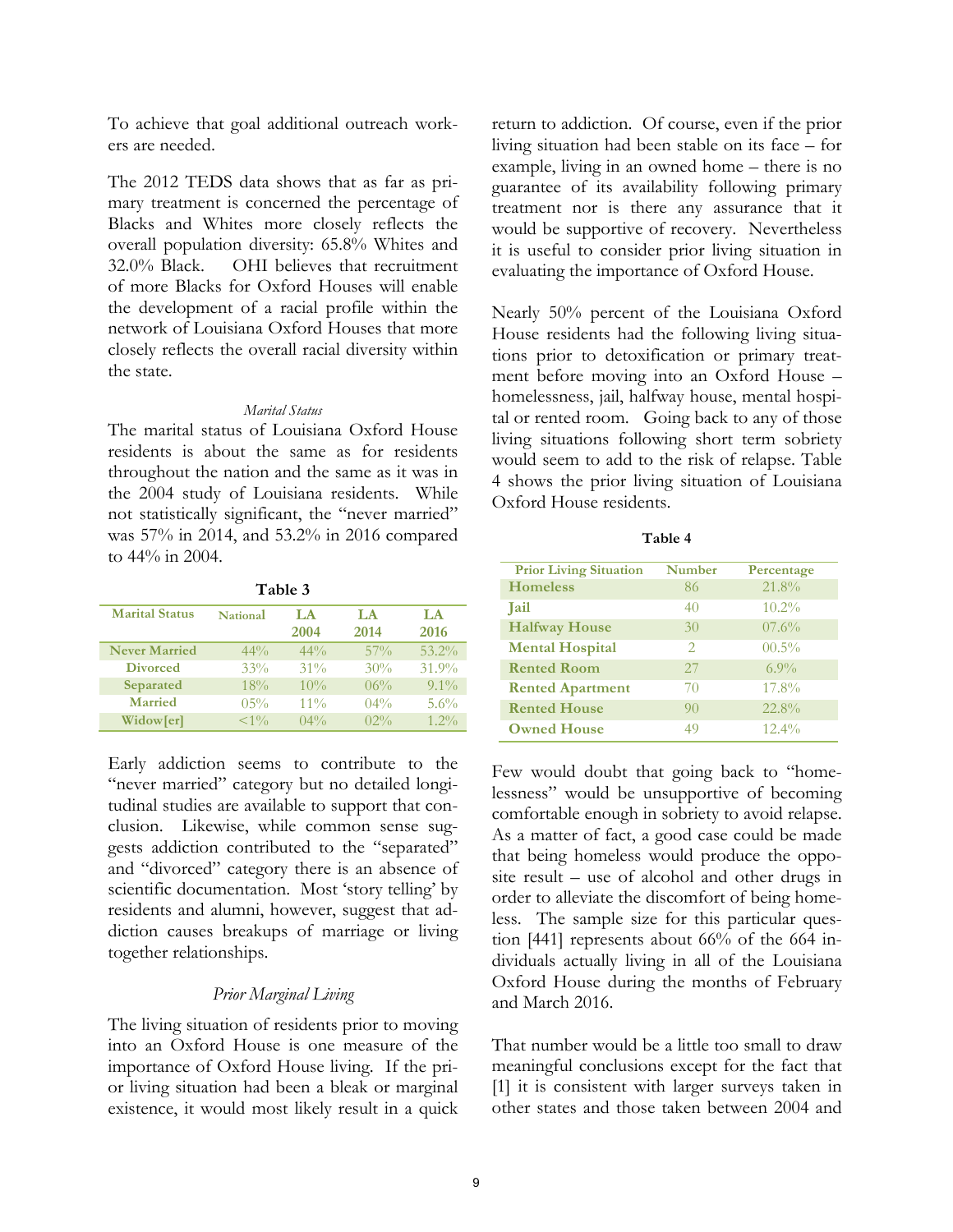2014 among Louisiana Oxford House residents and [2] among the specific houses surveyed where more than 80% of the residents answered the questionnaire.

## *Criminal Background of Residents*

Most residents in Oxford House nationally and in Louisiana have been arrested, convicted and have served jail time. The duration of jail time ranges from a day or two to many years. What does not vary is the fact that alcoholism, drug addiction or co-occurring mental illness probably contributed to the crime leading to arrest, conviction and jail time.

The Louisiana Oxford House survey shows that 90.2% of the residents have served jail or prison time. This compares to 76% prior incarceration of Oxford House residents nationally. The average length of time incarcerated for Louisiana Oxford House residents is 16 months versus 11 months for formerly incarcerated residents nationally but the median is just 4 months. The range of incarceration is from one day to ten years with Louisiana residents falling more to toward short term incarceration that the national sample.

Cycling in and out of jail or prison is the norm for alcoholics and drug addicts who have been incarcerated. The only way to break the cycle is the achievement of sobriety comfortable enough to avoid relapse because relapse really does invite behavior that leads to criminal behavior. Most had been arrest 4 or more times with a direct connection to alcohol misuse or illicit drug use. Drug court clients numbered 27 [[6.5%]. Only 22 [5.3%] of 411 were on parole or probation at the time of the survey. No one living in a Louisiana Oxford House was arrested during 2015 or 2016.

Living in an Oxford House would appear to be a good place for ex-offenders in recovery to stay clean and sober and out of trouble. In some states OHI is hired to provide an outreach worker to spend full-time reaching out to assist prisoners in recovery to re-enter society.

## *Prior Relapse Pattern – Present Behavior*

Oxford House prides itself on promoting "recovery without relapse." Unfortunately, for too many, the belief that alcoholism and drug addiction are chronic diseases in which relapse is part of the disease tends to invite relapse. For the Oxford House resident, relapse means expulsion by a vote of his or her peers. Experience has shown that this zero tolerance policy has a deterrent effect on relapse. It has also shown that sobriety without relapse is habitforming. Almost all relapse-caused expulsions from Louisiana Oxford House occur during the first three months of residence. Almost none occur after two years of sobriety.

Staying clean and sober is a new experience for the typical Oxford House resident. Survey results show that residents had made an average of 5.8 sobriety tries before moving into an Oxford House including an average 4.7 times through residential treatment. Obviously a number of factors contribute to the newfound sobriety without relapse. The most significant factor is the uniform democratic system of operation followed by each house. The inmates do "run the asylum" and in doing so each member of the house accepts responsibility for discrete jobs n the house. This produces an individual sense of satisfaction associated with staying clean and sober.

In 2004 under a NIDA grant, John Majer, Ph.D., then at DePaul University, studied Oxford House residents compared to 12-step members having similar backgrounds. His article Optimism, Abstinence Self-Efficacy, and Self-Mastery, A Comparative Analysis of Cognitive Resources in the March 2004 [V. 11, No. 1] issue of *Assessment* found that living in an Oxford House make positive self-efficacy and mastery of sobriety happen much faster than by only formal treatment and attendance at AA/NA meetings. The article is downloadable from the website: www.oxfordhouse.org under "Publications/Evaluations/DePaul."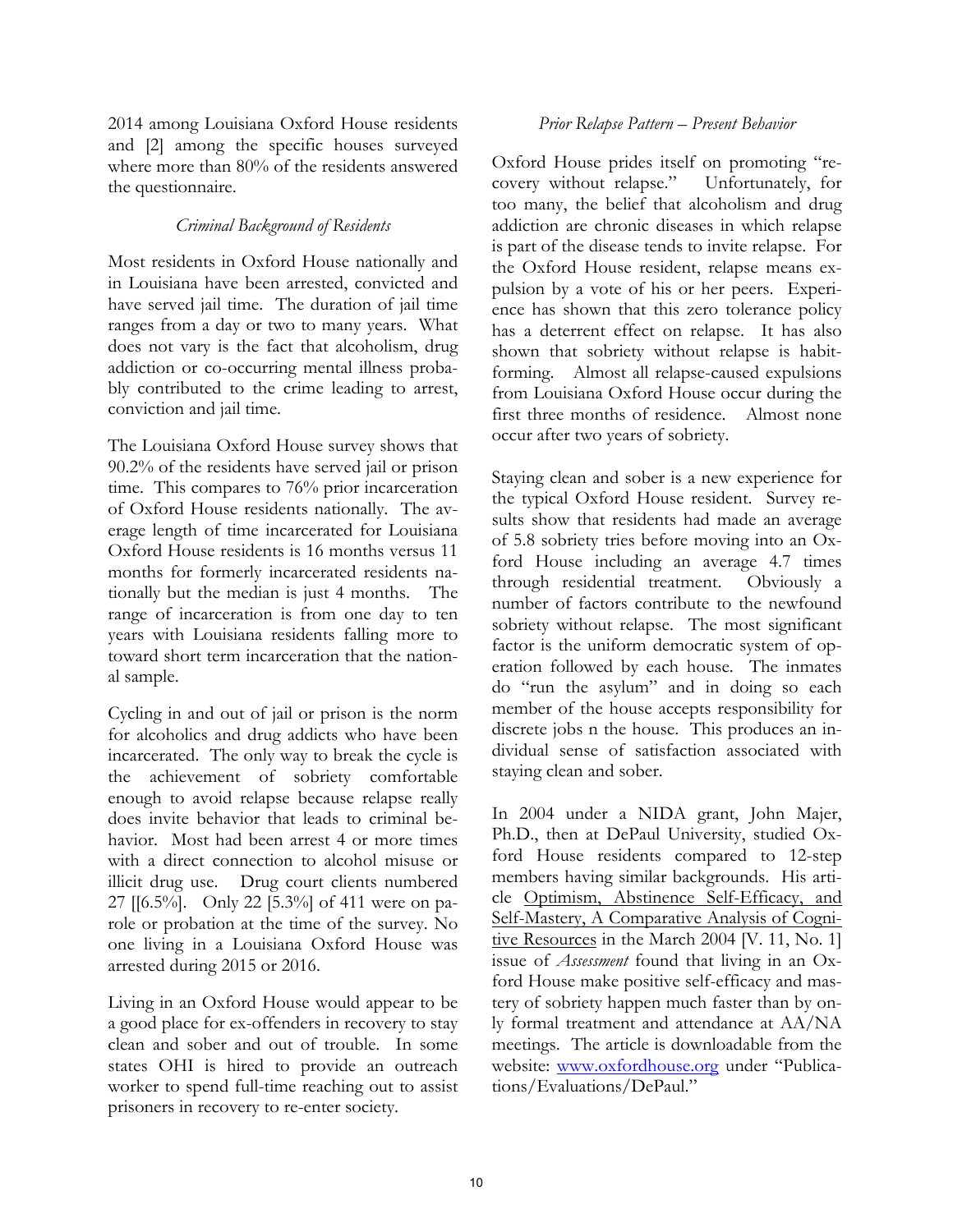The survey shows that residents attend a lot of AA/NA meetings – an average of 4.6 each week. This compares with an average of only 2 meetings per week for the typical AA member. Clearly the living environment of an Oxford House seems to encourage socialization through frequent attendance at 12-Step meetings.

Another indicia of seriousness in approach to long-term recovery is the percentage of residents who attend a weekly counseling session in addition to AA/NA meeting attendance. In Louisiana, 25.6% of the residents attend weekly counseling. This compares to 45% nationally.

## *Satisfaction of Residents*

Several of the questions on the survey are designed to measure the satisfaction of Oxford House residents.



**Oxford House - Haven** 4301 Spurgeon Drive Monroe, LA 71203-4523 *6 Women • Established October 1, 2012*

When asked for a self-assessment of the importance of Oxford House living for their personal recovery, Louisiana residents responded positively. 88.5% responded "very important," the strongest possible endorsement. Less than 1% found Oxford House living "not really important" in terms of their own recovery and less than 10% chose "somewhat" [3%] or "moderately" [6.3%].

In a related quality assessment question respondents were asked if they would recommend Oxford House living to a friend. All but three persons [98.4%] said they would recommend Oxford House living. The others were uncertain, but each had lived in an Oxford House for less than 10 days.

## *Self-Reported Health*

The residents in the Louisiana network of Oxford Houses thought of themselves as pretty healthy. When asked to evaluate their personal health, 96.4% reported either "very good" [38%] or "pretty good" [58%]. Only 1 person [< 1%] classified his health as "quite poor."

## **Conclusion**

Jake Hadley would have been very proud of the growth and strength of the Louisiana Network of Oxford Houses. He also would be urging more growth and continued good performance.

The expanded growth in the number of Oxford Houses in the state depends in large part upon continued support by the state to fund Oxford House outreach workers. Development would also be enhanced with a one-time grant of \$100,000 to permit OHI to establish a start-up revolving loan fund for expansion. The status quo requires chapters and the state association to save start-up money, which slows the pace of expansion.

Since 2012, the Louisiana chapters [local groups of Oxford Houses] have loaned 55 new groups of recovering individuals \$220,000 [55 houses @ \$4,000 each] to get started. This is an expense usually underwritten by the state agency. For example, Washington State provided OHI with \$100,000 to establish such a loan fund in 1990. That original Washington State \$100,000 revolving loan fund has turned over more than ten times funding the start-up of more than 300 Oxford Houses between 1990 and 2016 – 265 of these houses still exist and have 2,211 beds. OHI has managed the Washington State revolving loan fund since its beginning in 1990. Individual houses receiving \$4,000 start-up loan pay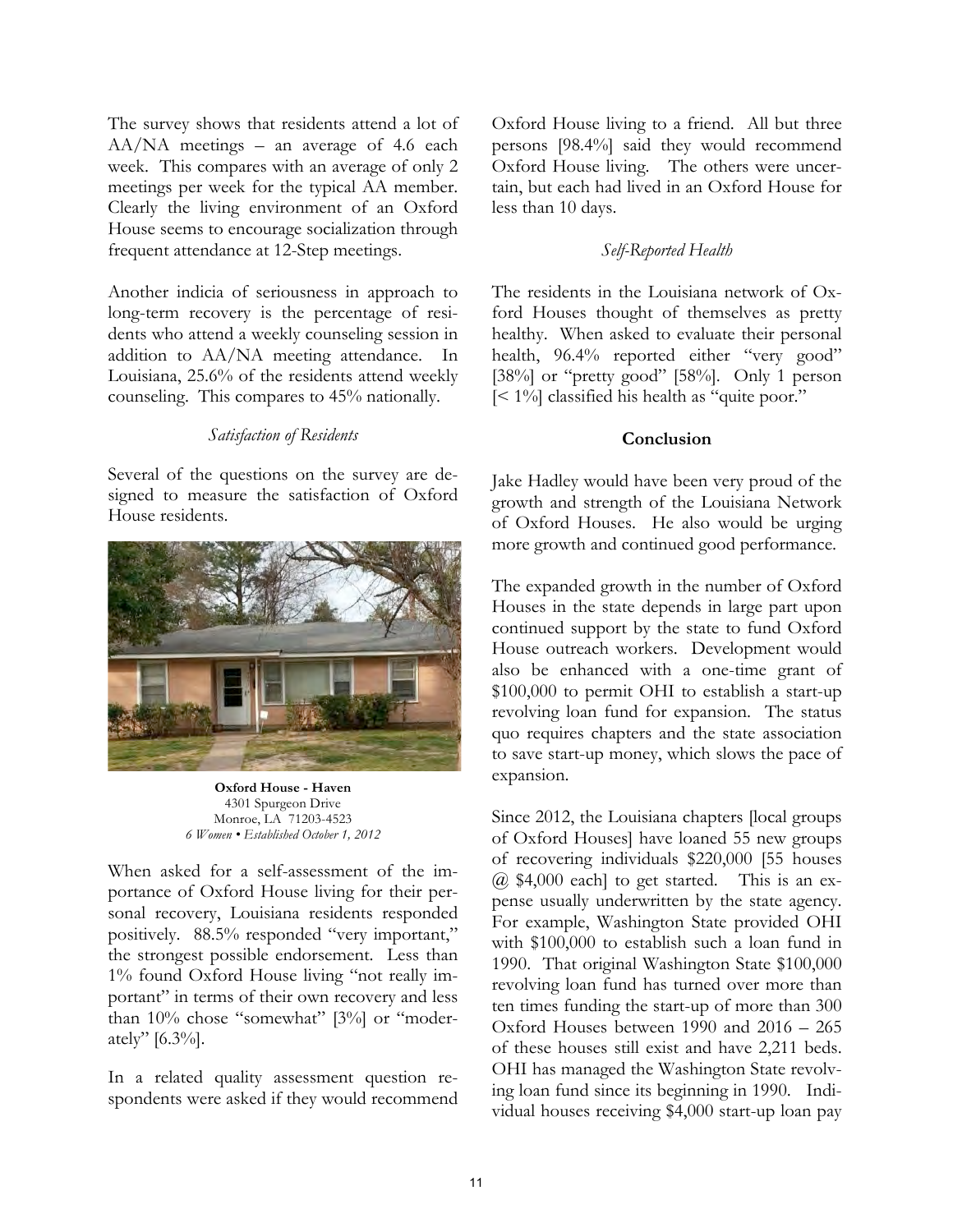them back into the revolving loan fund at the rate of \$170 a month. Originally each house that received a start-up loan was provided a coupon book to help them remember to make monthly payments. Today, houses are able to use electronic transfer of funds from their house checking account, which assures 100% payback. Louisiana would be well served to establish such a fund to be administered by OHI.

The residents in Louisiana Oxford Houses pay an equal share of household expenses that averages \$110 a week [range \$95-\$155]. In 2015, that amounted to \$4,118,400 primarily going to landlords and utilities. [See graph in Figure 2 at the right] If the state were housing these individuals in jail or prison or a traditional staffed halfway house, the residents would probably pay nothing and the state cost would be from  $$20,000 - $30,000$  for each individual. Only the Oxford House program results in such an economic benefit for the state. Nationally, in 2015, OHI operated on a total budget of about \$6 million while residents in the houses paid landlords, utilities and other household expenses of over \$191 million –about \$15 for every \$1 spent by OHI.

Of course, the primary benefit is to the residents who are given a realistic opportunity to develop long-term recovery strong enough to avoid relapse. They have shown their gratitude by funding new houses starting in Louisiana even though they know that other states provide that sort of support.

The picture on the cover of this report was taken following a chance encounter. In early April the Oxford House residents in Louisiana and some from Mississippi held a joint state convention at the Marriott Hotel in Baton Rouge. On April 9<sup>th</sup> the newly elected Louisiana Governor was visiting the hotel and asked what group was meeting in the Ballroom. He was told about Oxford House and invited to stop in and speak. He did and became acquainted with the Oxford House program in Louisiana in a first-hand, first-class way.

On September 29 – October 2 residents of Oxford Houses across the country will be gathering at the Hilton Anatole Hotel in Dallas, Texas for a World Convention. More than 1,000 Oxford House residents and alumni will gather for three days to learn more about the diseases of alcoholism, drug addiction and co-occurring mental illness. National experts and Oxford House leaders will conduct more than 25 breakout panels for residents and alumni to share expertise and experiences. Register for the Dallas Convention at www.oxfordhouse.org

#### **Figure 2**



Finally, additional funding would permit OHI to devote another outreach worker to the state to better meet the needs in the African-American community. OHI needs to train some Louisiana African-American Oxford House residents to become outreach workers to help reach the many Louisiana African Americans striving to gain long-term recovery from alcoholism, drug addiction and co-occurring mental illness.

A great start has been made in Louisiana but OHI and the state have miles to go. A list of current Oxford Houses in Louisiana follows.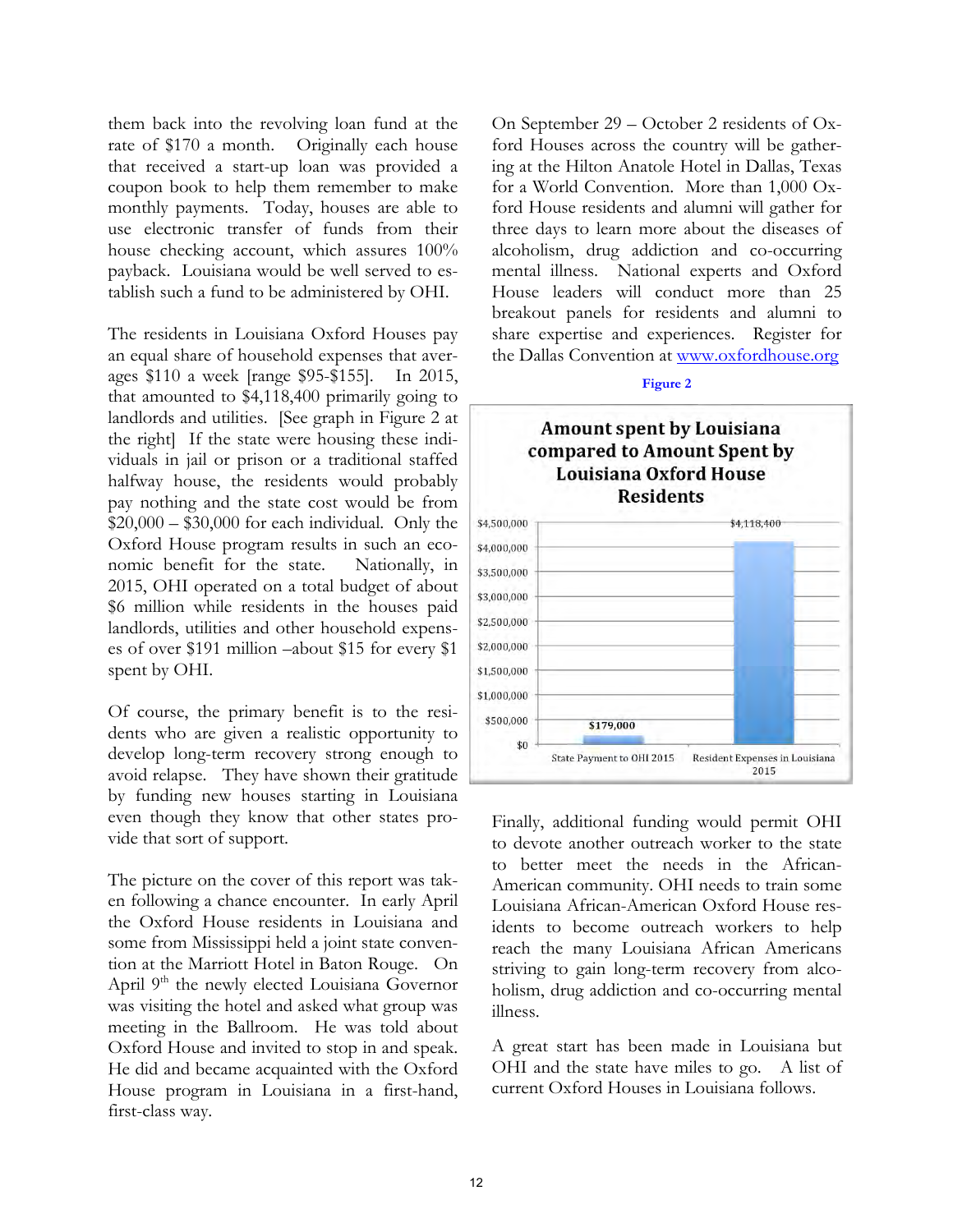## **Oxford Houses of Louisiana Directory**

#### **Oxford House - Red River**

1605 Magnolia Drive Alexandria, LA 71301 318-321-1497 6 / M *Oxford House since Jun '03*

**Oxford House - Belle** 5303 Random Dr Alexandria, LA 71302-2738 318-528-8778 8 / W *Oxford House since May '13*

## **Oxford House - South Alexandria**

3704 McCann Drive Alexandria, LA 71302-2531 318-528-8803 8 / M *Oxford House since Dec '13*

#### **Oxford House - Santeria**

3421 Halsey Drive Alexandria, LA 71301 318-528-8849 7 / W *Oxford House since Jun '14*

## **Oxford House - Tanner**

1804 Magnolia Dr. Alexandria, LA 71301 318-229-9816 6 / M *Oxford House since Jan '15*

#### **Oxford House - Bon Famille**

1910 White St. Alexandria, LA 71301 8 / M *Oxford House since Sep '15*

#### **Oxford House - Beni**

4115 Earl Drive Alexandria, LA 71301 7 / M *Oxford House since May '16*

## **Oxford House - Essen**

1124 Sharp Road Baton Rouge, LA 70815-4747 225-928-5117 7 / M *Oxford House since Mar '04*

#### **Oxford House - St. Thomas**

10926 Ellsworth Ave Baton Rouge, LA 70816-2135 225-636-5359 8 / M *Oxford House since Jun '04*

#### **Oxford House - Coursey**

11801 Parkmount Blvd Baton Rouge, LA 70816-4630 225-508-4974 7 / M *Oxford House since Jun '05*

#### **Oxford House - Baton Rouge**

10911 Molly Lea Drive Baton Rouge, LA 70815-5241 225-663-2783 7 / M *Oxford House since Jul '05*

#### **Oxford House - Old Hammond**

973 Woodhaven Ave Baton Rouge, LA 70815 225-615-7116 6 / M *Oxford House since May '06*

#### **Oxford House - Jones Creek**

5613 S. Allegheny Court Baton Rouge, LA 70817 225-753-4105 8 / W *Oxford House since Feb '07*

#### **Oxford House - Cole**

3565 Cole Drive Baton Rouge, LA 70806-5702 225-361-0436 9 / M *Oxford House since Oct '09*

## **Oxford House - Wenham**

13215 Wenham Avenue Baton Rouge, LA 70815-6958 225-615-7069 9 / WC *Oxford House since Jan '10*

#### **Oxford House - LaSalle**

1203 Normandy Drive Baton Rouge, LA 70806-7640 225-361-0091 7 / W *Oxford House since Sep '10*

## **Oxford House - Drusilla**

12142 Gebhart Dr Baton Rouge, LA 70816-1017 225-218-6024 8 / WC *Oxford House since Nov '10*

#### **Oxford House - Village Creek**

15281 Jones Creek Village Avenue Baton Rouge, LA 70817-1556 225-300-8675 9 / W *Oxford House since Dec '10*

#### **Oxford House - Shawn**

1858 Shawn Drive Baton Rouge, LA 70806-8449 225-454-6680 7 / W *Oxford House since Mar '11*

#### **Oxford House - Erlanger**

1924 Erlanger Drive Baton Rouge, LA 70816-8635 225-239-7781 7 / M *Oxford House since Jul '11*

#### **Oxford House - Dena Lynn**

2807 Dena Lynn Ave Baton Rouge, LA 70816-2616 225-364-2962 7 / M *Oxford House since Dec '11*

## **Oxford House - Comal**

12024 Comal Ave Baton Rouge, LA 70816-8625 225-302-5786 7 / M *Oxford House since Feb '12*

## **Oxford House - Tams**

11444 Robin Hood Drive Baton Rouge, LA 70815-6158 225-456-5279 6 / M *Oxford House since Aug '12*

## **Oxford House - Mint House**

10052 Mint Dr Baton Rouge, LA 70809-4629 225-448-5788 7 / W *Oxford House since Aug '12*

#### **Oxford House - Broadmoor**

9335 W Damuth Dr. Baton Rouge, LA 70815-4325 225-456-0672 7 / M *Oxford House since Nov '13*

## **Oxford House - Neal**

9543 Greenbriar Dr. Baton Rouge, LA 70815 225-588-9090 6 / M *Oxford House since Jan '14*

## **Oxford House - Bon Temps**

3023 Cedarcrest Ave Baton Rouge, LA 70816 225-636-5328 8 / M *Oxford House since Apr '14*

#### **Oxford House - Saint George**

12322 Shireburk Ave Baton Rouge, LA 70810 225-372-2530 7 / M *Oxford House since Jun '14*

## **Oxford House - Avalon II**

14626 Avalon Ave Baton Rouge, LA 70816 225-250-5779 8 / WC *Oxford House since Jul '14*

#### **Oxford House - Bienvenue**

170 Steele Blvd Baton Rouge, LA 70806 225-218-4123 6 / M *Oxford House since Nov '14*

#### **Oxford House - LaRouge**

10623 Rhus Fringe Drive Baton Rouge, LA 70816 225-663-2221 6 / W *Oxford House since May '15*

#### **Oxford House - Gretna**

3217 Mallard Lane Gretna, LA 70056-7796 504-304-0468 7 / M *Oxford House since Jul '04*

#### **Oxford House - Tangi**

126 Florence Dr. Hammond, LA 70401 504-430-8554 7 / M *Oxford House since Apr '15*

#### **Oxford House - Little Italy**

17034 E Little Italy Rd Hammond, LA 70403 985-956-7198 7 / W *Oxford House since Oct '15*

## **Oxford House - Kenner**

4157 Ole Miss Drive Kenner, LA 70065-1707 504-430-5124 7 / WC *Oxford House since Jan '03*

#### **Oxford House - Acadiana**

104 Parduton St. Lafayette, LA 70503-2524 337-456-5398 8 / M *Oxford House since Apr '01*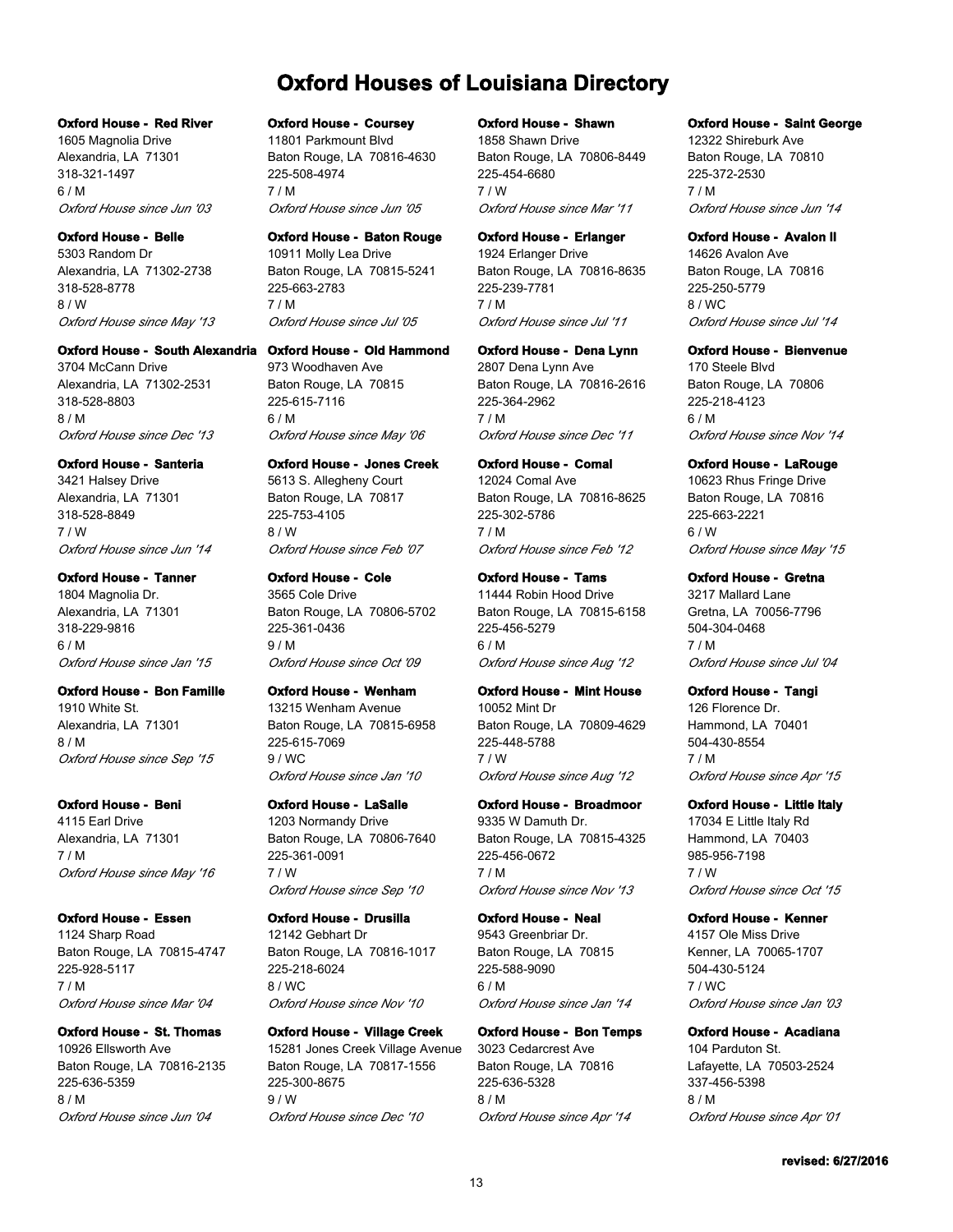#### **Oxford House - Harrell**

1111 Dulles Dr Lafayette, LA 70506-3869 337-412-6932 7 / M *Oxford House since Jul '01*

#### **Oxford House - Lafayette**

319 Karen Drive Lafayette, LA 70503-3923 337-706-7814 6 / W *Oxford House since Jun '01*

## **Oxford House - Le Grand**

102 S William Drive Lafayette, LA 70506-7342 337-704-2895 6 / M *Oxford House since Sep '01*

#### **Oxford House - Maplewood**

116 Maplewood Street Lafayette, LA 70503-5121 337-456-6576 6 / W *Oxford House since Jul '01*

#### **Oxford House - Dulles**

1105 Marie Antoinette Lafayette, LA 70506-3932 337-408-3128 6 / W *Oxford House since Jul '02*

#### **Oxford House - Stockton**

102 Stockton Drive Lafayette, LA 70506-6850 337-524-1357 6 / M *Oxford House since Nov '08*

#### **Oxford House - Boxwood**

208 Ashwood Dr. Lafayette, LA 70503-5104 337-889-5451 6 / WC *Oxford House since Jul '09*

#### **Oxford House - Whittington**

170 Whittington Dr Lafayette, LA 70503-2742 337-456-3554 6 / M *Oxford House since Apr '12*

#### **Oxford House - Pinhook**

116 Bayou Street Lafayette, LA 70503-2202 337-412-6914 7 / M *Oxford House since Jun '12*

#### **Oxford House - Flannigan**

110 Shadycrest Ave Lafayette, LA 70501-7748 337-534-4204 8 / WC *Oxford House since Jan '13*

## **Oxford House - Ragin Cajun**

316 Harrell Dr. Lafayette, LA 70503 337-456-3205 6 / M *Oxford House since Apr '14*

#### **Oxford House - C'est Bon**

104 Coulee Shore Dr Lafayette, LA 70503 337-704-2394 7 / W *Oxford House since Jun '14*

#### **Oxford House - Lions Den**

206 Alyene Drive Lafayette, LA 70506 337-534-8042 7 / M *Oxford House since Aug '14*

#### **Oxford House - Buveur De Lait**

208 Eastland Drive Lafayette, LA 70503 225-229-3721 6 / M *Oxford House since Jan '15*

#### **Oxford House - Southern Oak**

420 Broadmoor Blvd Lafayette, LA 70503 337-534-4343 8 / WC *Oxford House since Feb '15*

#### **Oxford House - Atchafalaya**

417 Dover Dr Lafayette, LA 70503 337-412-6467 7 / M *Oxford House since Dec '15*

#### **Oxford House - Cayenne**

205 Arnould Blvd Lafayette, LA 70506 337-704-2831 7 / WC *Oxford House since Mar '16*

## **Oxford House - Jambalaya**

114 Whittington Dr. Lafayette, LA 70503 6 / M *Oxford House since Jun '16*

#### **Oxford House - Imperial**

800 Cherryhill Street Lake Charles, LA 70607-4908 337-564-6729 6 / WC *Oxford House since Aug '09*

## **Oxford House - Prien Lake**

4000 Hodges Street Lake Charles, LA 70605-8961 337-419-1492 6 / M *Oxford House since Oct '09*

#### **Oxford House - Lafitte**

4119 Common St Lake Charles, LA 70607-4501 337-990-5318 7 / M *Oxford House since Jul '12*

#### **Oxford House - West Hale**

236 W Hale St Lake Charles, LA 70601-8421 337-436-5444 7 / W *Oxford House since Oct '12*

#### **Oxford House - Creole**

721 Iberville Street Lake Charles, LA 70607-5807 337-564-6424 7 / M *Oxford House since Dec '12*

## **Oxford House - Beaureve**

3711 Swanee St Lake Charles, LA 70607 337-429-5066 6 / W *Oxford House since Mar '13*

#### **Oxford House - Fleur Di Lis**

1302 Arkansas St. Lake Charles, LA 70607 337-564-4977 7 / M *Oxford House since Jun '14*

#### **Oxford House - McNeese**

809 Cherryhill Street Lake Charles, LA 70607 225-229-3721 6 / W *Oxford House since Dec '14*

## **Oxford House - Lake Charles 2**

2025 20th St. Lake Charles, LA 70601 337-602-2524 7 / M *Oxford House since Feb '16*

#### **Oxford House - Mandeville**

3030 Highway 59 Mandeville, LA 70471-1939 985-231-7488 7 / M *Oxford House since Feb '02*

## **Oxford House - St. Tammany**

141 Cindy Lou Place Mandeville, LA 70448-4602 985-778-0282 8 / M *Oxford House since Feb '08*

#### **Oxford House - Regalia**

2031 Destin St. Mandeville, LA 70448-3709 985-231-7187 7 / M *Oxford House since Apr '08*

#### **Oxford House - Pontchartrain**

331 W. Beach Parkway Mandeville, LA 70448-4910 985-629-4224 8 / M *Oxford House since Feb '09*

#### **Oxford House - Bye-Water**

226 Cindy Lou Street Mandeville, LA 70471 985-629-4310 7 / WC *Oxford House since Feb '09*

#### **Oxford House - Convocation**

5137 Eighty Arpent Rd. Marrero, LA 70072 504-430-8554 6 / W *Oxford House since Feb '16*

#### **Oxford House - Clearview**

1802 Clearview Parkway Metairie, LA 70001-2410 504-302-9331 9 / M *Oxford House since Sep '02*

#### **Oxford House - Windsor**

4601 Windsor Metairie, LA 70001-2421 504-304-3490 9 / M *Oxford House since Dec '02*

## **Oxford House - Metairie**

4634 Park Dr South Metairie, LA 70001-3330 504-826-9158 9 / M *Oxford House since Dec '07*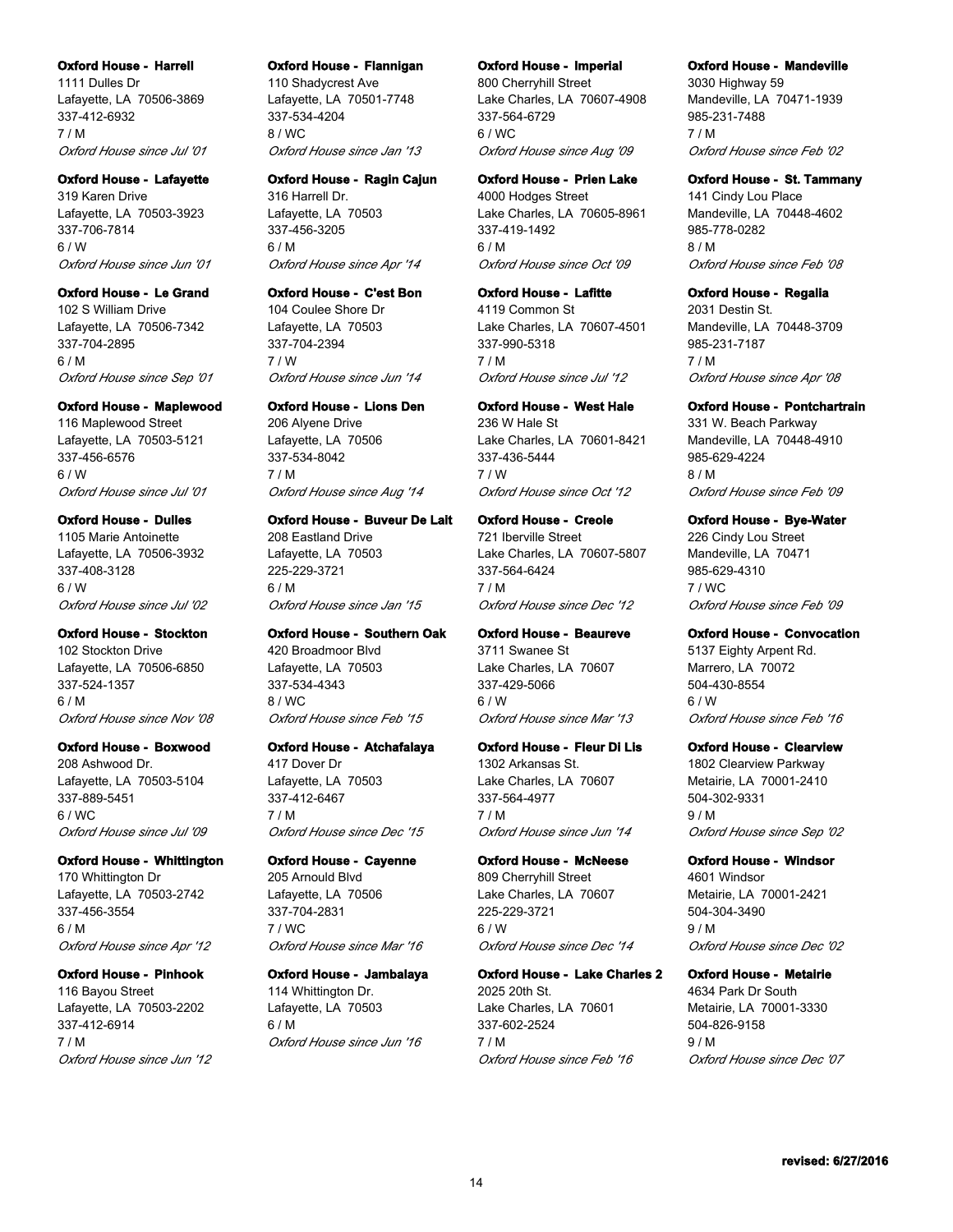#### **Oxford House - Fountainbleau**

4628 Park Drive South Metairie, LA 70001-3330 504-941-7198 10 / M *Oxford House since May '09*

#### **Oxford House - New Leaf**

1201 Green Street Metairie, LA 70001-3201 504-252-9105 8 / M *Oxford House since Sep '09*

#### **Oxford House - Southshore**

2708 Lexington Drive Metairie, LA 70002-7025 504-218-8401 9 / M *Oxford House since Jun '10*

#### **Oxford House - Soignet**

4820 Parker St Metairie, LA 70001-4463 504-302-2930 9 / M *Oxford House since Jun '13*

#### **Oxford House - Lagniappe**

4408 Sturgis St. Metairie, LA 70001 504-304-7818 7 / W *Oxford House since May '15*

#### **Oxford House - Forsythe**

1401 University Ave. Monroe, LA 71203-3548 318-855-3582 7 / M *Oxford House since Oct '03*

#### **Oxford House - Waterfront**

1923 Filhiol Avenue Monroe, LA 71203-3411 318-537-9724 9 / M *Oxford House since Nov '08*

## **Oxford House - Filhiol**

2020 Filhiol Avenue Monroe, LA 71203-3414 318-855-8523 6 / M *Oxford House since Jun '09*

#### **Oxford House - Haven**

1205 University Ave Monroe, LA 71203-4523 318-605-2191  $6 / WC$ *Oxford House since Oct '12*

#### **Oxford House - Miro**

2060 Garrett Rd Monroe, LA 71202-4708 318-450-4441 6 / W *Oxford House since Sep '13*

## **Oxford House - Uptown**

2837 Napoleon Ave New Orleans, LA 70115-6915 504-302-2597 9 / M *Oxford House since Jul '04*

#### **Oxford House - Canal**

122 N. Jefferson Davis Pkwy New Orleans, LA 70119-5208 504-267-7630 9 / M *Oxford House since Apr '07*

#### **Oxford House - Crescent City**

2828 Audubon St New Orleans, LA 70125-2602 504-301-1376 8 / M *Oxford House since Aug '07*

#### **Oxford House - Vieux Carre**

1436 N. Villerie St New Orleans, LA 70116-1852 504-265-0781 11 / W *Oxford House since Aug '12*

#### **Oxford House - De La Majorite**

2821 Banks St New Orleans, LA 70119-7307 504-309-1461 10 / W *Oxford House since Aug '13*

#### **Oxford House - Palmer Park**

8316 Sycamore Pl New Orleans, LA 70118 504-304-0060 9 / M *Oxford House since Sep '14*

#### **Oxford House - Mirabeau**

1954 Mirabeau Ave New Orleans, LA 70122 504-267-5832 6 / WC *Oxford House since Dec '14*

## **Oxford House - Gilbert II**

371 Pennsylvania Ave Shreveport, LA 71105-2907 318-828-1705 7 / WC *Oxford House since May '00*

#### **Oxford House - Ockley**

318 Ockley Shreveport, LA 71105-2943 318-848-7153 8 / M *Oxford House since Jul '00*

## **Oxford House - Southfield**

236 Southfield Road Shreveport, LA 71105-3609 318-865-9585 6 / M *Oxford House since Feb '00*

#### **Oxford House - Roma**

421 Albert Street Shreveport, LA 71106 318-216-3472 6 / M *Oxford House since Apr '01*

#### **Oxford House - Bruce 2**

4314 Akard Avenue Shreveport, LA 71105-3204 318-670-8375 8 / M *Oxford House since Jun '09*

#### **Oxford House - Caddo**

379 Carrollton Ave Shreveport, LA 71105-3205 318-866-9997 6 / M *Oxford House since Mar '13*

#### **Oxford House - Protege**

1015 College St Shreveport, LA 71104 318-848-7908 7 / M *Oxford House since Jun '13*

#### **Oxford House - Journey 2**

350 Leo Ave Shreveport, LA 71105-2916 318-946-8200 8 / M *Oxford House since Sep '13*

#### **Oxford House - Rhiannon**

129 Arthur Avenue Shreveport, LA 71105 318-861-0254 7 / WC *Oxford House since Apr '14*

## **Oxford House - Pierremont 2**

4403 Tibbs Street Shreveport, LA 71106 318-220-8176 8 / M *Oxford House since May '15*

#### **Oxford House - Red Rose**

314 Albany Ave Shreveport, LA 71105 (318) 606-5780 7 / W *Oxford House since Sep '15*

## **Oxford House - Tristen L**

3637 Youree Drive Shreveport, LA 71105 318-626-7306 7 / M *Oxford House since Oct '15*

#### **Oxford House - Louisianne**

4701 Pontchartrain Drive, #C Slidell, LA 70458-8864 985-201-7438 11 / M *Oxford House since Mar '09*

#### **Oxford House - Fremaux**

57334 S Harrison Road Slidell, LA 70461-2306 985-241-2567 7 / W *Oxford House since Nov '10*

#### **Oxford House - Slidell**

750 Teal Drive Slidell, LA 70458 985-445-1600 8 / M *Oxford House since Nov '15*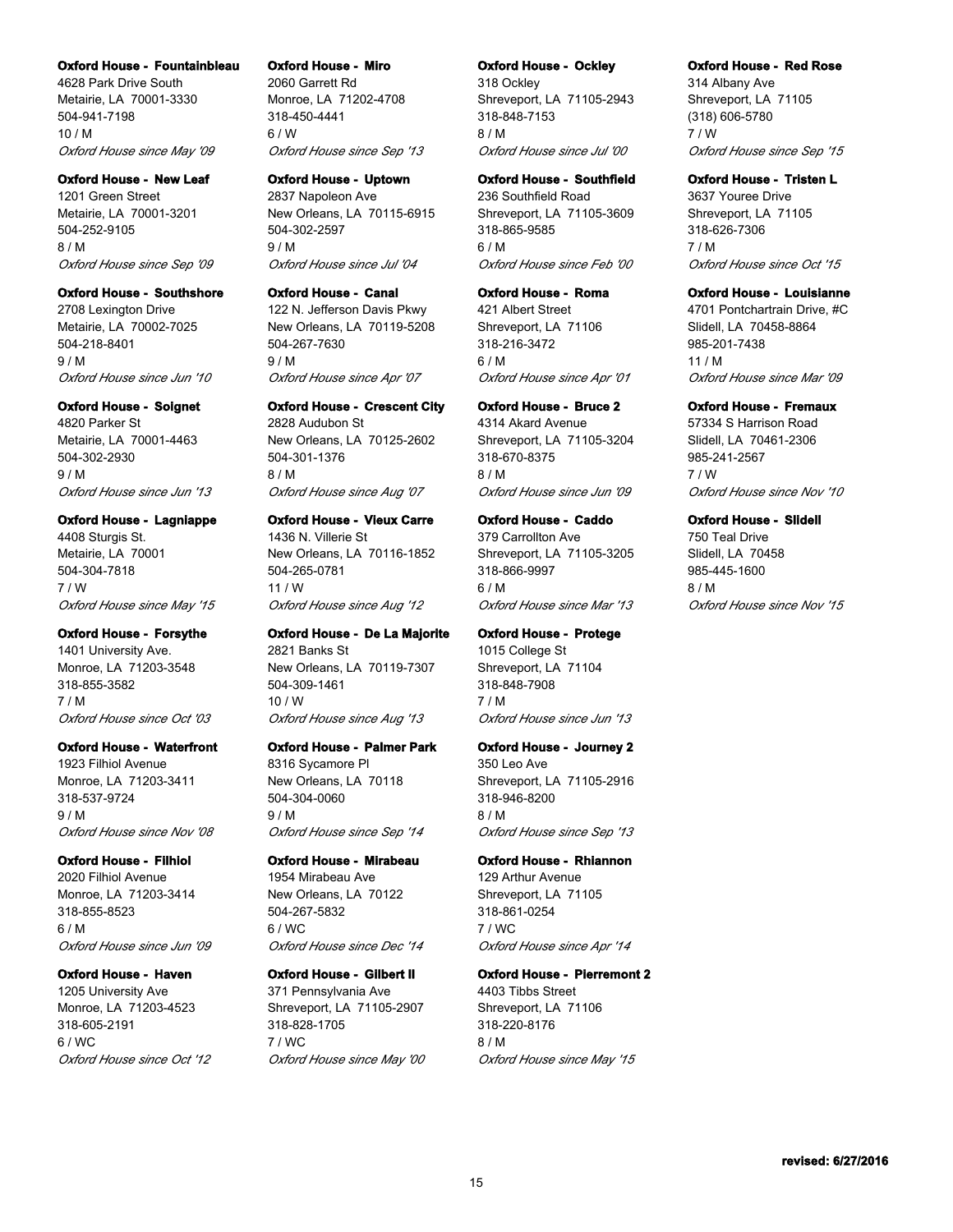## **Oxford House™**

*Helping alcoholics, drug addicts and those with co-occurring mental illness* 

## **Saving Money - Saving Lives The Low-Cost Solution For Long-Term Recovery**

## **WHAT ARE OXFORD HOUSES?**

Oxford Houses are self-run, self-supported recovery houses. In March 2016 there are over 2,000 Oxford Houses throughout the United States with over 15,500 recovery beds. Each Oxford House is home to recovering alcoholics, drug addicts and those with co-occurring mental illness. Each house is a rented ordinary single-family house. The residents of each house are the same sex and receive a no-cost charter from Oxford House, Inc. [OHI] – the 501[c][3] national umbrella organization for all Oxford Houses. The charter has three conditions: (1) the group must be democratically self-run following the Oxford House Manual<sup>©</sup>; (2) the group must be financially self-supporting; and (3) the group must immediately expel any member who returns to using alcohol or illicit drugs.

## **HOW DOES IT WORK?**

Each Oxford House is autonomous. Residents govern themselves, electing House officers (with term limits), holding regular House meetings and following disciplined parliamentary procedures. Residents work and pay their own rent and household expenses. There are no time limits on residency so residents can stay long enough to build 'comfortable' sobriety. Furthermore, the system encourages the development of leadership skills and self-efficacy. The result is that more than 80 percent of Oxford House residents remain clean and sober for the long term despite the fact that many of them come from backgrounds that have included lengthy alcohol and drug use, periods of homelessness, and incarceration. Slowly, but surely, residents learn or relearn values and responsible behavior.

## **HOW DO WE KNOW IT WORKS?**

Evidence-based research has demonstrated that the Oxford House program works. Oxford House, Inc. and the residents of Oxford Houses value transparency and welcome research into the program. Supported by grants by NIAAA and NIDA for the study of recovery, DePaul University in Chicago has found remarkable recovery success from Oxford House living. Their findings prompted SAMSHA to list Oxford House™ on the National Registry of Evidencedbased Programs and Practices.

## **HOW DO NEW OXFORD HOUSES GET STARTED?**

In AA, it's said that all that's needed to start a new AA meeting is two recovering people with a resentment and a coffee pot. Starting an Oxford House is a little more complicated, but, all it takes is a few recovering people, the support of those who understand the system, and minimal financing. Most new Oxford Houses are started with the help of Oxford House outreach workers (all of whom are recovering individuals who have lived in an Oxford House) and a start-up loan to the new House that the residents pay back over a couple of years. Once started, Oxford Houses are autonomous and run themselves with very little monitoring. Most Oxford Houses belong to Oxford House chapters. Oxford House residents' participation at state workshops and at the annual Oxford House World Convention helps to assure quality control. These get-togethers also foster community-building and education.

## **WHAT IS NEEDED TO GET MORE OXFORD HOUSES?**

The major barrier to the creation of more Oxford Houses is the lack of start-up funding. As noted on the chart on the back page, the most Oxford Houses exist in states where the state (or a locality) contracts with Oxford House to provide funding for outreach workers and establish a start-up loan fund. Foundations, treatment providers and drug courts also provide funding. Because of the structure of the program, the cost per bed is much, much lower than for traditional programs. Furthermore, recovery results are strong. In today's budget-strapped environment, Oxford Houses provide the low-cost way to improve recovery outcomes.

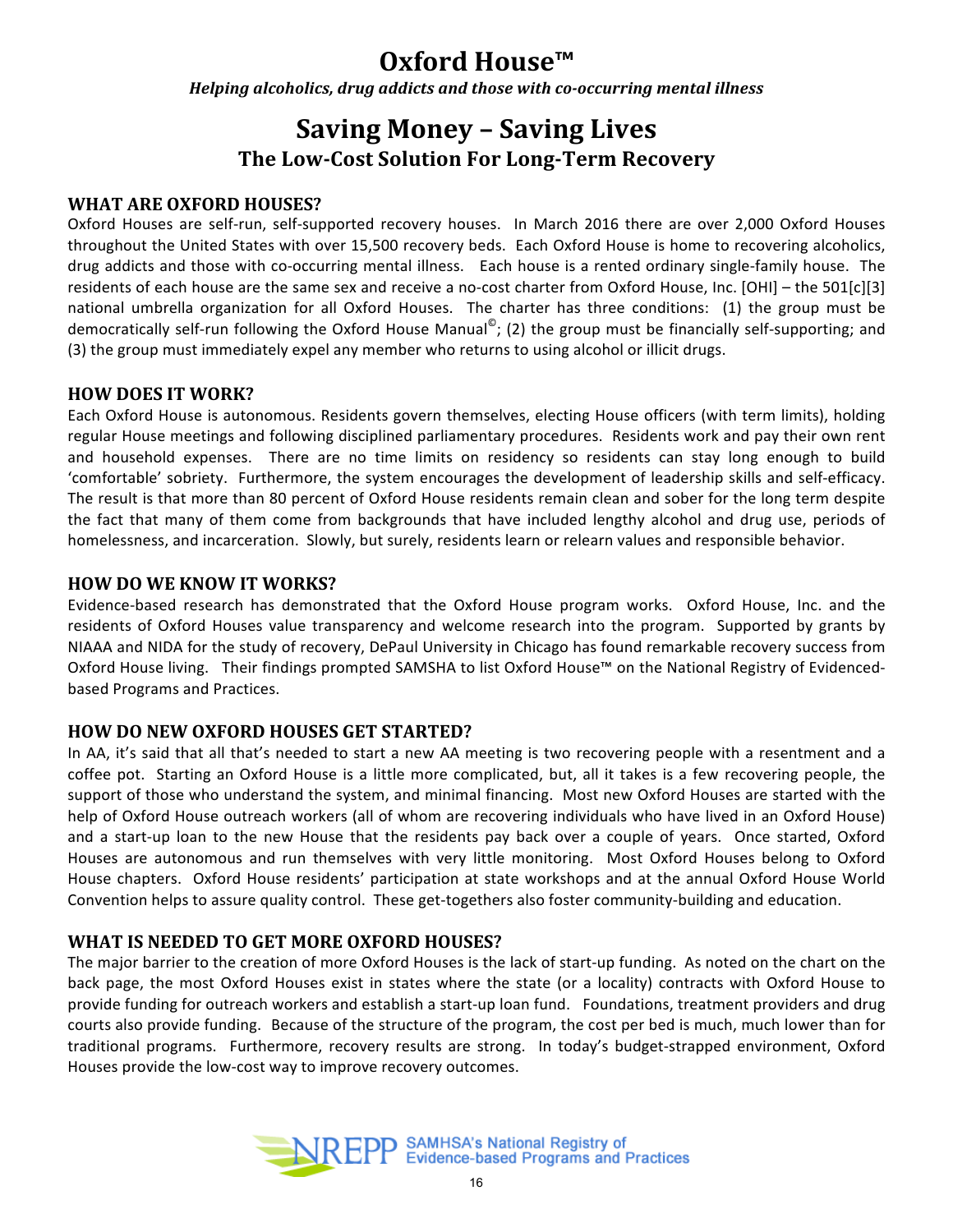## **OXFORD HOUSES BY STATE**

The chart below shows Oxford Houses and Oxford House beds by state as of 3/9/16. It also notes whether or not Oxford House receives any financial support to help start and maintain Oxford Houses in a state.

- The most Oxford Houses exist in states where the state supports a start-up loan fund and outreach support. Washington, North Carolina, Texas and Oregon are home to the most Oxford Houses and each of these states provides start-up loan funds and support for OHI-trained outreach workers who start new Oxford Houses and assist existing Oxford Houses. Agreements with states and localities in FY 2015 totaled about \$5.2 million. Oxford House also received voluntary contributions of over \$450,000 in FY 2015 from individual Oxford Houses.
- Both start-up loans and outreach support are critical for expansion. National expansion was fostered by 1988 Anti-Drug Abuse Act enacted by the  $100<sup>th</sup>$  Congress at the end of the Reagan Administration. That Act required states to establish \$100,000 start-up loan funds to make \$4,000 start-up loans to groups of six or more recovering individuals to rent a house using the Oxford House model. The loan fund requirement has since become discretionary but some states still provide the funds. Oxford House residents themselves pay back the loans (usually \$4-6,000) over two years. Minimal support for outreach and loans makes all the difference.

| <b>State</b>               | #Houses | #Beds | Contract |
|----------------------------|---------|-------|----------|
| Alabama                    | 1       | 8     | None     |
| Alaska                     | 4       | 42    | None     |
| Arizona                    | 0       | 0     | None     |
| Arkansas                   | 3       | 23    | None     |
| California                 | 5       | 39    | None     |
| Colorado                   | 33      | 230   | Daniels  |
| Connecticut                | 8       | 73    | Price    |
| Delaware                   | 67      | 494   | State    |
| Florida                    | 3       | 29    | None     |
| Georgia                    | 1       | 8     | None     |
| Hawaii                     | 37      | 321   | State    |
| Idaho                      | 0       | 0     | None     |
| Illinois                   | 51      | 361   | State    |
| Indiana                    | 0       | 0     | None     |
| Iowa                       | 6       | 49    | None     |
| Kansas                     | 80      | 681   | State    |
| Kentucky                   | 6       | 44    | State    |
| Louisiana                  | 105     | 775   | State    |
| Maine                      | 12      | 98    | None     |
| Maryland                   | 51      | 397   | None     |
| Massachusetts              | 9       | 85    | None     |
| Michigan                   | 5       | 49    | Private  |
| Minnesota                  | 0       | 0     | None     |
| Mississippi                | 20      | 131   | State    |
| Missouri                   | 42      | 334   | State    |
| [Continued in next column] |         |       |          |

| <b>State</b>   | #Houses  | #Beds    | Contract |
|----------------|----------|----------|----------|
| Montana        | 0        | 0        | None     |
| Nebraska       | 33       | 233      | State    |
| Nevada         | 1        | 10       | None     |
| New Hampshire  | 1        | 6        | None     |
| New Jersey     | 130      | 1041     | State    |
| New Mexico     | 18       | 128      | State    |
| New York       | 17       | 157      | Private  |
| North Carolina | 210      | 1613     | State    |
| North Dakota   | 0        | 0        | None     |
| Ohio           | 1        | 8        | None     |
| Oklahoma       | 84       | 735      | State    |
| Oregon         | 172      | 1362     | State    |
| Pennsylvania   | 47       | 358      | Counties |
| Rhode Island   | $\theta$ | $\theta$ | None     |
| South Carolina | 34       | 235      | State    |
| South Dakota   | 0        | 0        | None     |
| Tennessee      | 41       | 298      | State    |
| Texas          | 170      | 1274     | State    |
| Utah           | 2        | 19       | None     |
| Vermont        | 4        | 32       | None     |
| Virginia       | 123      | 1007     | State    |
| Washington     | 268      | 2239     | State    |
| W. Virginia    | 16       | 117      | State    |
| Wisconsin      | 23       | 173      | None     |
| Wyoming        | 2        | 14       | None     |
| DC             | 29       | 249      | State    |

## **Visit the Oxford House website: www.oxfordhouse.org**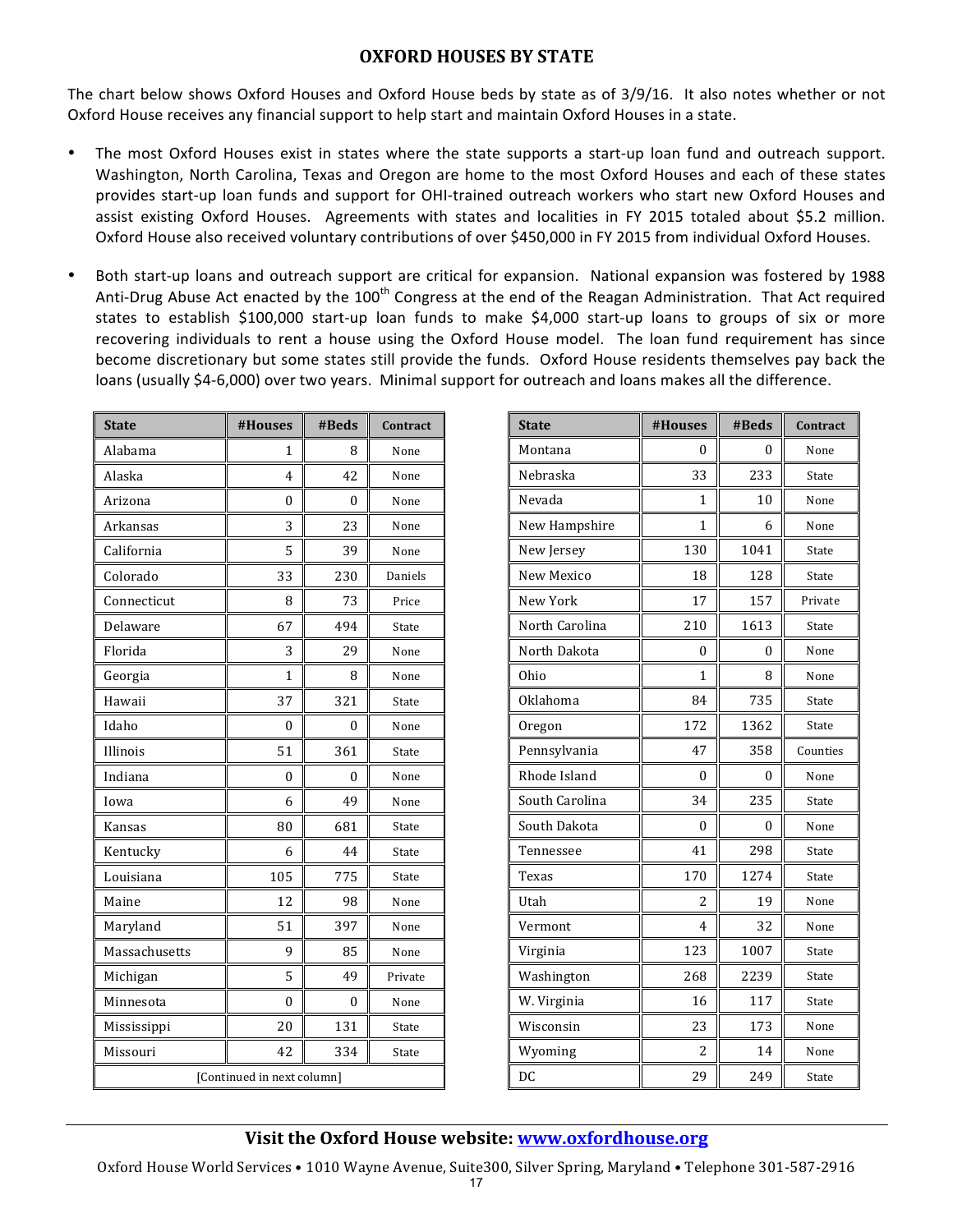# *Behavior change takes:*

*Time,*

*Peer Support, and* 

*Safe supportive living environments.* 

Oxford House<sup>TM</sup> provides all that and more –



… at a very low-cost.